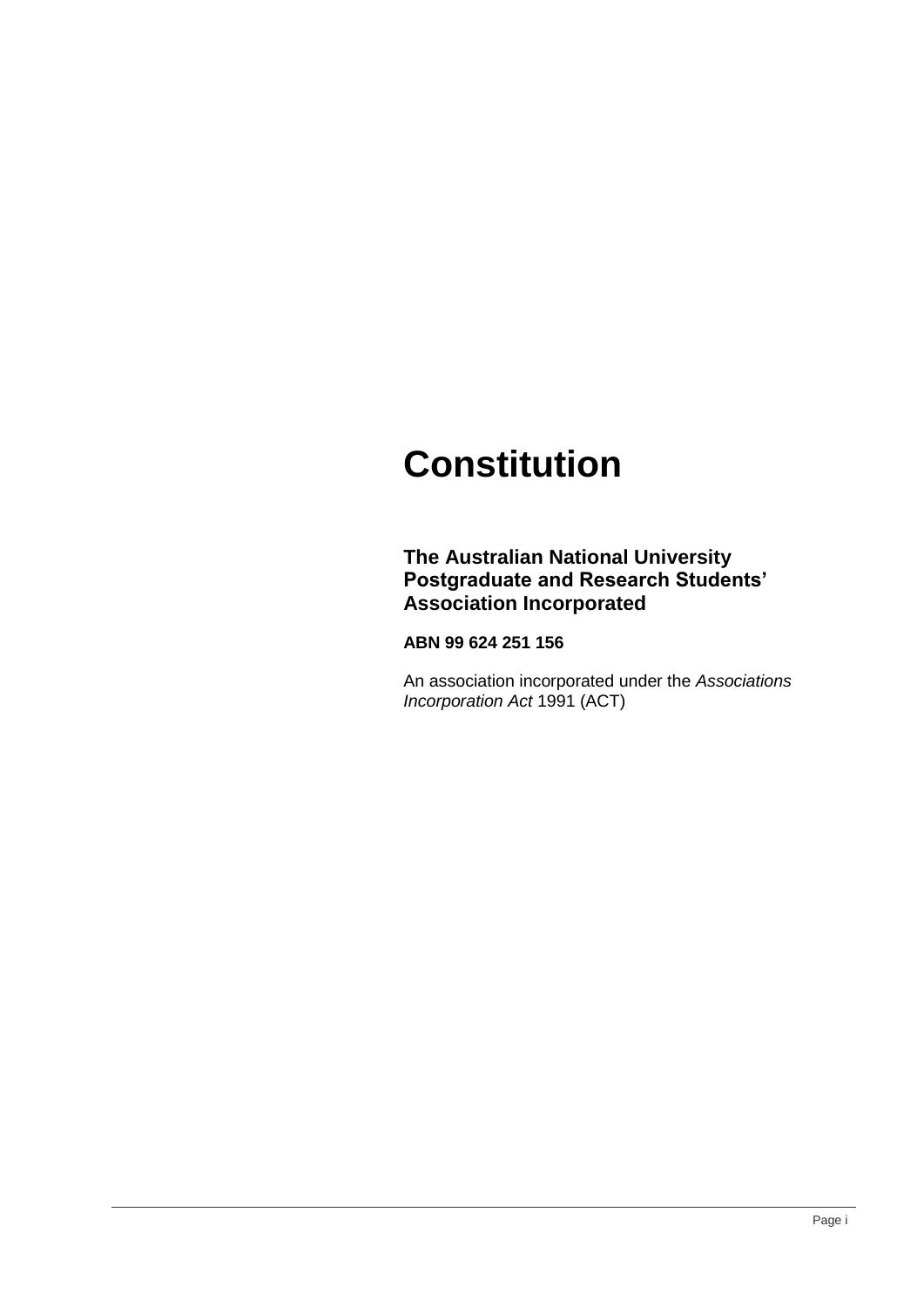## **Table of Contents**

| 1              |                                                                                                                                                                |  |
|----------------|----------------------------------------------------------------------------------------------------------------------------------------------------------------|--|
| $\mathbf{2}$   |                                                                                                                                                                |  |
| 3              |                                                                                                                                                                |  |
| 4              | 4.1<br>4.2                                                                                                                                                     |  |
| 5              |                                                                                                                                                                |  |
| 6              | 6.1<br>6.2                                                                                                                                                     |  |
|                |                                                                                                                                                                |  |
| $\overline{7}$ | 7.1<br>Upon enrolment, postgraduate students at the ANU are automatically granted<br>Membership. This Membership can be ceded pursuant to clause 8.2(b)<br>7.2 |  |
| 8              | 8.1<br>8.2                                                                                                                                                     |  |
| 9              |                                                                                                                                                                |  |
| 10             |                                                                                                                                                                |  |
| 11             |                                                                                                                                                                |  |
|                |                                                                                                                                                                |  |
| 12             | 12.1<br>12.2                                                                                                                                                   |  |
| 13             | 13.1<br>13.2<br>13.3                                                                                                                                           |  |
| 14             | 14.1<br>14.2                                                                                                                                                   |  |
| 15             |                                                                                                                                                                |  |
| 16             |                                                                                                                                                                |  |
| 17             |                                                                                                                                                                |  |
| 18             |                                                                                                                                                                |  |
| 19             |                                                                                                                                                                |  |
| 20             |                                                                                                                                                                |  |
|                |                                                                                                                                                                |  |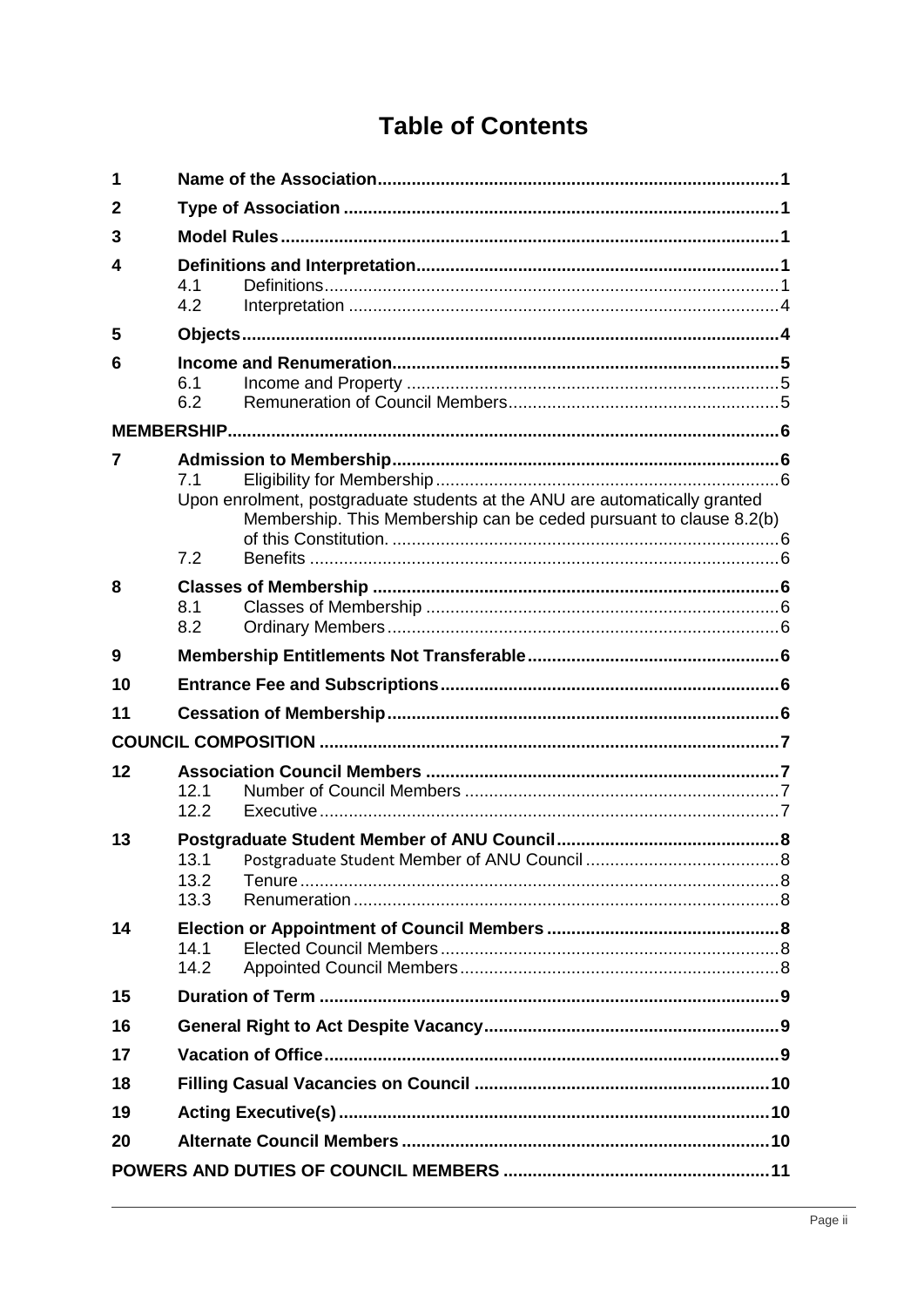| 21 |                                                           |  |
|----|-----------------------------------------------------------|--|
| 22 |                                                           |  |
| 23 | 23.1<br>23.2                                              |  |
| 24 |                                                           |  |
|    |                                                           |  |
| 25 |                                                           |  |
| 26 |                                                           |  |
| 27 |                                                           |  |
| 28 |                                                           |  |
| 29 |                                                           |  |
| 30 |                                                           |  |
|    |                                                           |  |
| 31 |                                                           |  |
| 32 |                                                           |  |
|    |                                                           |  |
| 33 |                                                           |  |
| 34 |                                                           |  |
|    |                                                           |  |
| 35 |                                                           |  |
|    |                                                           |  |
| 36 |                                                           |  |
|    | 36.1                                                      |  |
|    | 36.2                                                      |  |
| 37 |                                                           |  |
| 38 |                                                           |  |
| 39 |                                                           |  |
| 40 |                                                           |  |
| 41 |                                                           |  |
| 42 |                                                           |  |
| 43 |                                                           |  |
| 44 |                                                           |  |
| 45 |                                                           |  |
| 46 |                                                           |  |
| 47 |                                                           |  |
| 48 |                                                           |  |
| 49 | Right of Non-Voting Members to Attend General Meeting  20 |  |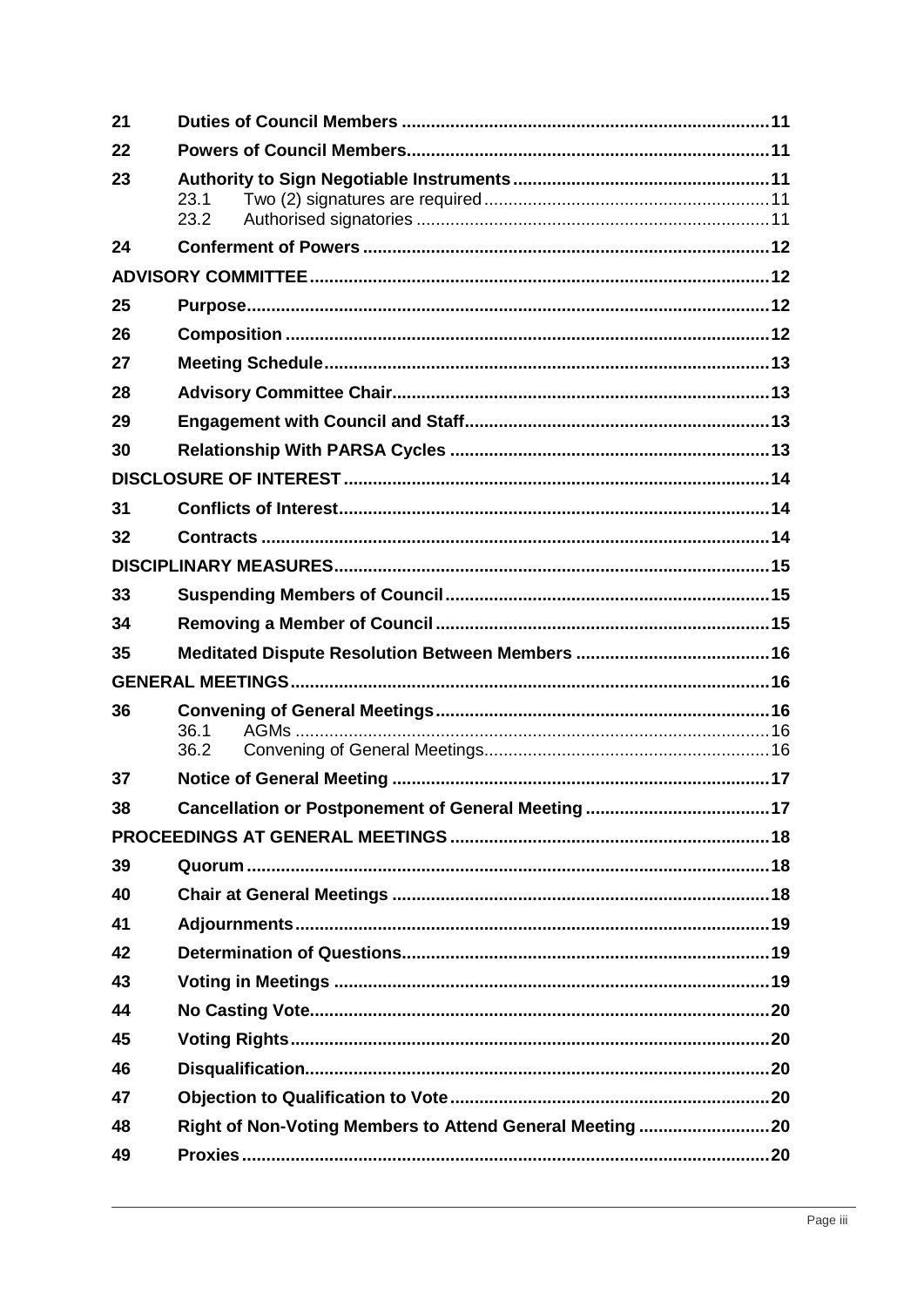| 50 |              |  |  |  |
|----|--------------|--|--|--|
| 51 |              |  |  |  |
| 52 |              |  |  |  |
| 53 |              |  |  |  |
| 54 |              |  |  |  |
| 55 |              |  |  |  |
|    |              |  |  |  |
| 56 |              |  |  |  |
|    |              |  |  |  |
| 57 |              |  |  |  |
|    |              |  |  |  |
| 58 |              |  |  |  |
|    |              |  |  |  |
| 59 |              |  |  |  |
|    | 59.1<br>59.2 |  |  |  |
|    | 59.3         |  |  |  |
| 60 |              |  |  |  |
|    | 60.1<br>60.2 |  |  |  |
|    |              |  |  |  |
| 61 |              |  |  |  |
|    |              |  |  |  |
| 62 |              |  |  |  |
|    |              |  |  |  |
| 63 |              |  |  |  |
| 64 |              |  |  |  |
| 65 |              |  |  |  |
|    |              |  |  |  |
| 66 |              |  |  |  |
| 67 |              |  |  |  |
| 68 |              |  |  |  |
| 69 |              |  |  |  |
|    |              |  |  |  |
| 70 |              |  |  |  |
|    |              |  |  |  |
| 71 | 71.1         |  |  |  |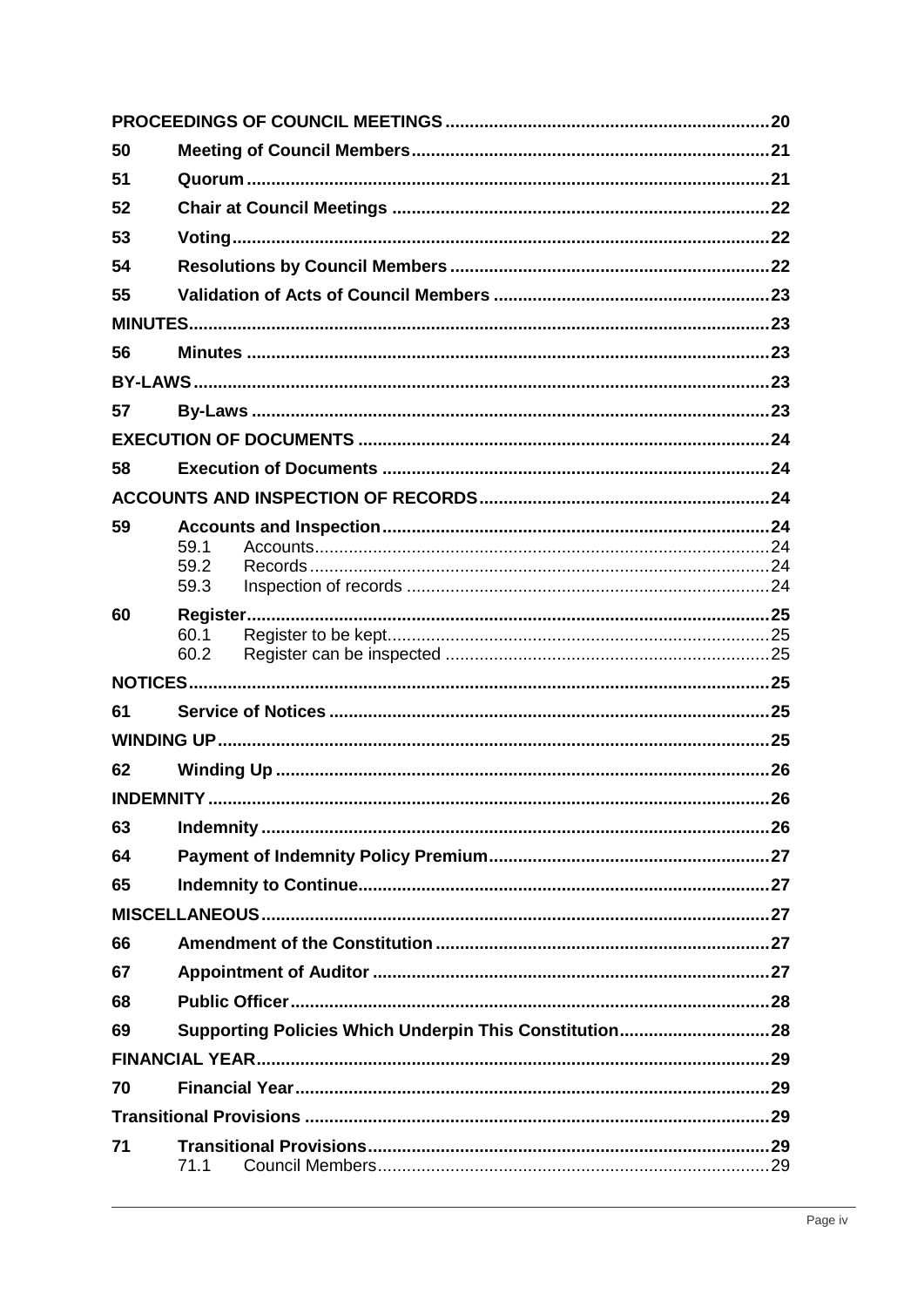| 71.3 |  |
|------|--|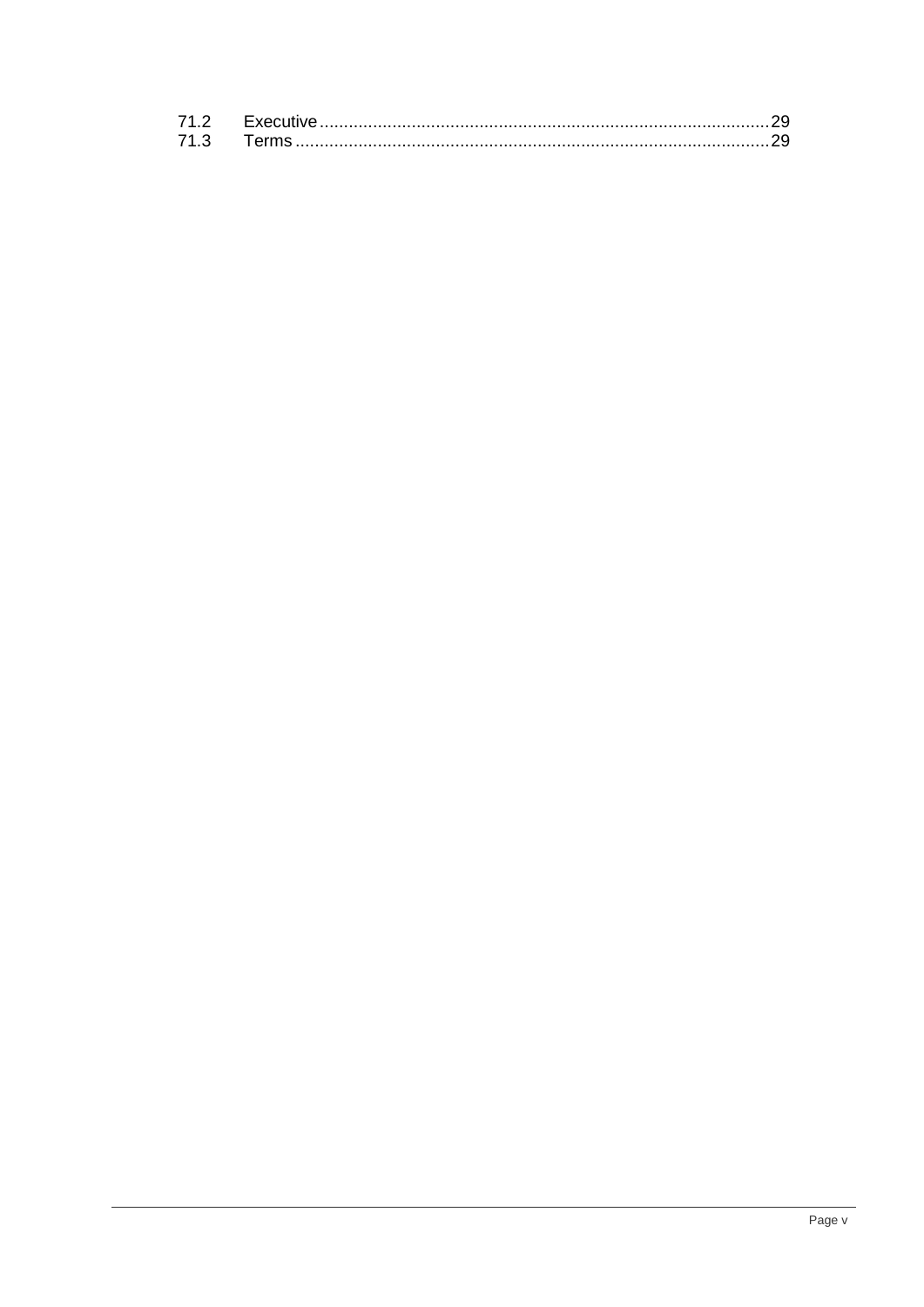#### <span id="page-5-0"></span>**1 Name of the Association**

The name of the Association is The Australian National University Postgraduate and Research Students' Association Incorporated.

#### <span id="page-5-1"></span>**2 Type of Association**

- (a) The Association is an association incorporated in the Australian Capital Territory.
- (b) Projects organised or facilitated by the Association must align with its not-forprofit status.

#### <span id="page-5-2"></span>**3 Model Rules**

This Constitution displaces the Model Rules to the extent that it is inconsistent with any Model Rules.

### <span id="page-5-3"></span>**4 Definitions and Interpretation**

#### <span id="page-5-4"></span>**4.1 Definitions**

In this Constitution, unless there is something in the subject or context which is inconsistent:

- (a) **ACNC** means Australian Charities and Not-for-profits Commission.
- (b) **ACNC Act** means *Australian Charities and Not-for-profits Commission Act 2012*  (Cth).
- (c) **ACNC Regulation** means *Australian Charities and Not-for-profits Commission Regulation 2013* (Cth).
- (d) **Advisory Committee** refers to the strategic oversight committee formed under **clause 24** of this Constitution.
- (e) **AGM** means Annual General Meeting.
- (f) **Alternate Council Member** refers to an external person appointed to sit on Council due to another Member's absence.
- (g) **ANU** means the Australian National University.
- (h) **ANU Council** refers to the ANU's executive governing body. Also referred to as 'University Council' in the Association's Election Policy, ANU Council is comprised of fifteen (15) sitting members at any given time.
- (i) **ANU Representative** means the delegate nominated by the ANU for the Association's Advisory Committee.
- (j) **Appointed Council Member** means a person appointed to fill a casual vacancy.
- (k) **Association** means The Australian National University Postgraduate and Research Students' Association Incorporated ABN 99 624 251 156.
- (l) **Associations Act** means the *Associations Incorporation Act 1991* (ACT).
- (m) **Business Day** means a day that is not a Saturday, Sunday, or public holiday in the Australian Capital Territory.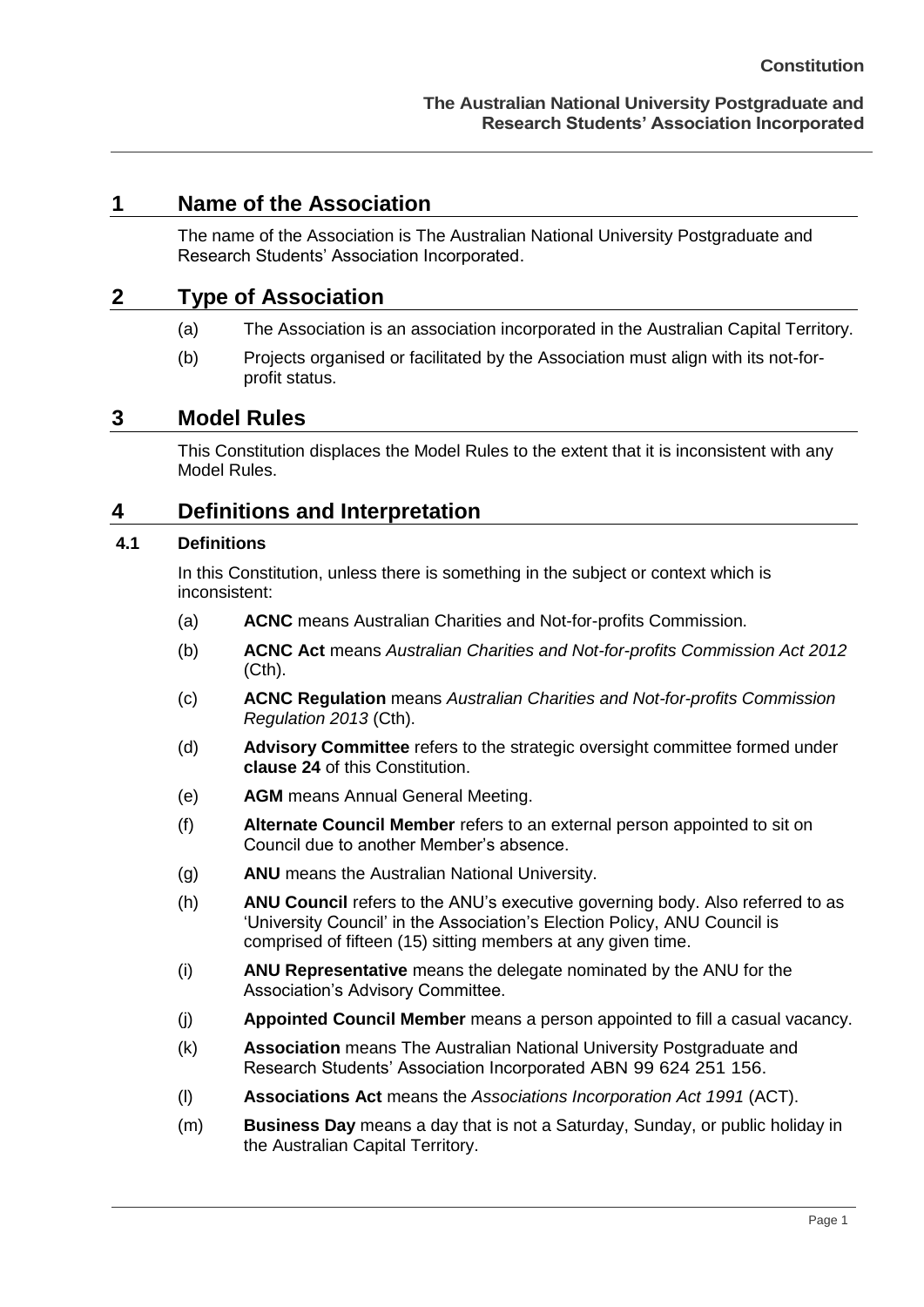- (n) **By-Laws** means the by-laws adopted and amended by the Council from time to time in accordance with **clause 57** of this Constitution.
- (o) **Chair** means the person responsible for driving meeting content.
- (p) **Circular Resolution** refers to a resolution that is passed outside of a Council or Executive Committee meeting.
- (q) **Conflict of Interest** means a situation where a person is in a position to derive personal benefit from actions or decisions made in their official capacity. Conflicts of interest can be real or perceived.
- (r) **Coursework Officer** includes any elected, appointed, or acting Coursework Officer under **clause 12.1(b)(iv)** of this Constitution**.**
- (s) **Council** means the governing body of the Association established in accordance with **clause [12](#page-11-1)** of this Constitution. It is also referred to as the Postgraduate Representative Council.
- (t) **Council Member** means any person appointed or elected to the Council (and includes Elected and Appointed Members of the Postgraduate Representative Council) pursuant to **clause 14** of this Constitution. Guided by internal governance policies, Council Members have the authority to act for the Association.
- (u) **Constitution** means this constitution as amended or supplemented from time to time.
- (v) **Elected Council Member** means a person elected pursuant to **clause 12.1** of this Constitution.
- (w) **Events and Meetings** means the events and meetings, including General Meetings and AGMs, held by the Association.
- (x) **Executive** means any one or more of the Council Members holding any of the Offices specified in **clause 12.2** of this Constitution.
- (y) **Executive Committee** refers to the sub-committee comprised of Executive Members listed in **clause 12.2** of this Constitution.
- (z) **General Secretary** includes any elected, appointed, or acting Secretary under **clause 12.1(b)(iii)** of this Constitution.
- (aa) **Greater Level of Responsibility** referred to in **clause 19(d)** is dictated by the Association's **Structure and Position Description Guide**.
- (bb) **Higher Degree by Research (HDR) Officer** includes any elected, appointed, or acting Higher Degree by Research Officer under **clause 12.1(b)(v)** of this Constitution.
- (cc) **Interest** means any financial, fiduciary or personal interest that is created externally to a Council Member's engagement with the Association.
- (dd) **Member** means a member of the Association pursuant to **clause [7](#page-10-1)** of this Constitution.
- (ee) **Member Present** means in connection with a meeting of Members, a Voting Member being present in person (or via electronic means).
- (ff) **Model Rules** means the model rules contained in the Associations Act.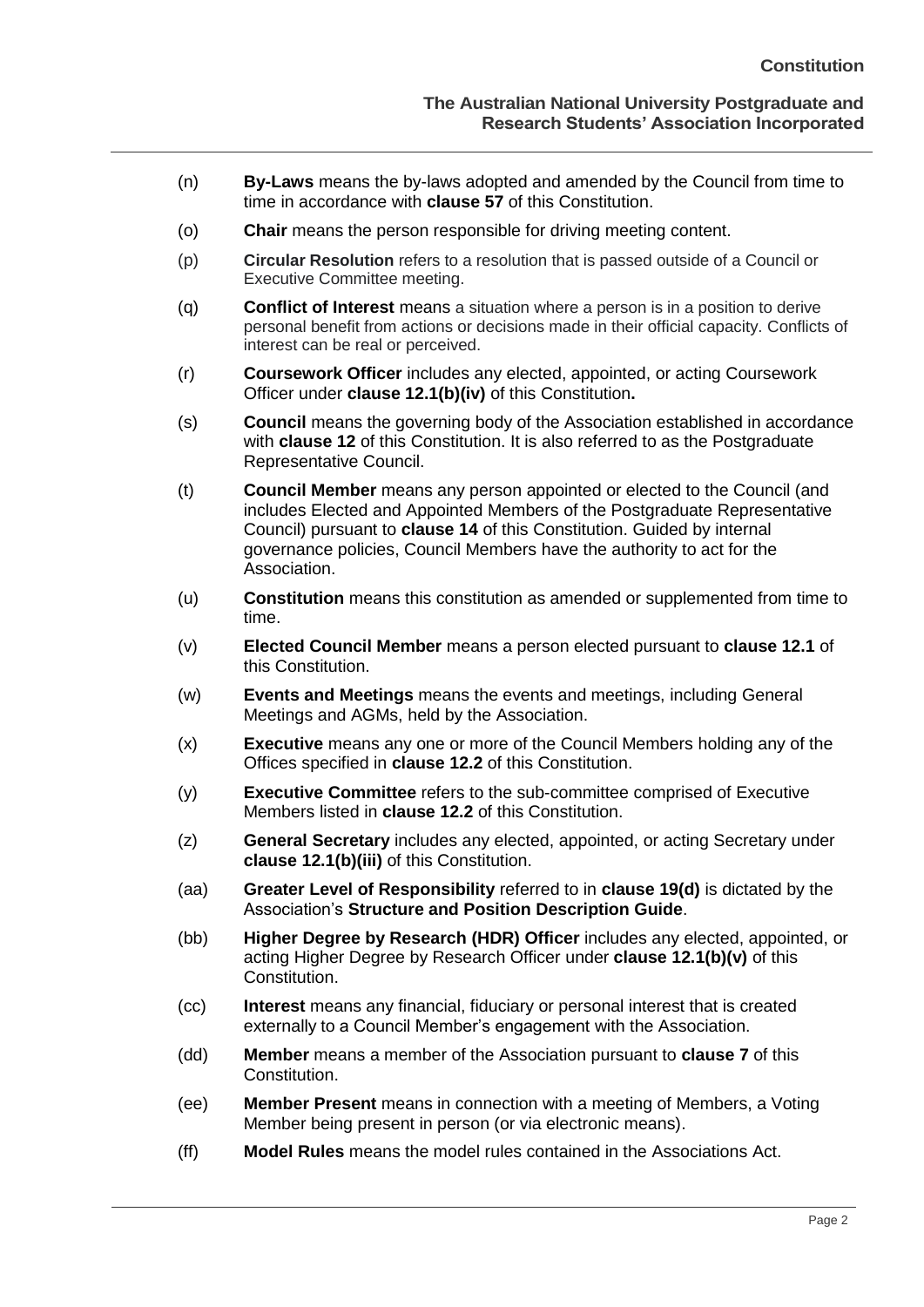- (gg) **Non-receipt of Notice** means written notification has not been delivered using the Member's nominated contact information. It does not include situations where a Member has not seen the notice prior to the relevant date.
- (hh) **Objects** means the objects of the Association as set out in **clause** Error! Reference source not found. of this Constitution.
- (ii) **Office** means a position of authority in the Association.
- (jj) **Office Bearer** refers to a Member of Council.
- (kk) **Officer** has the same meaning as given to that term in section 2 of the Associations Act.
- (ll) **PARSA Cycles** is a wholly owned subsidiary of the Association. It is located in the ANU's Kambri district.
- (mm) **Postgraduate Student** refers to an individual enrolled as a student at the University in a program for any of the following:
	- (i) a graduate diploma;
	- (ii) a graduate certificate;
	- (iii) a master's degree;
	- (iv) a Juris Dictor degree;
	- (v) a Chirurgiae Doctoranda degree; or
	- (vi) a doctorate.
- (nn) **Postgraduate Student Member of University Council** refers to the representative elected to sit on ANU Council. This student must represent the needs of postgraduate students, not the Association, in their dealings with the University.
- (oo) **President** includes any elected, appointed, or acting President under **clause 12.1(b)(i)** of this Constitution.
- (pp) **Public Officer** means the Public Officer, as required by the Associations Act, appointed by the Council for a term and on conditions determined by the Council pursuant to the Associations Act.
- (qq) **Register** means the register of Members to be kept by the Public Officer.
- (rr) **Scholarship** means a payment made to support a student's education awarded on the basis of achievement within the Association.
- (ss) **Secretariat** means the Council Member who completes administrative tasks for the Advisory Council. By default, this position is occupied by the General Secretary.
- (tt) **Simple Majority** refers to greater than a fifty percent (50%) majority.
- (uu) **Skills Matrix** means the skills matrix setting out the skills required on the Council. This matrix will be updated by Council from time to time.
- (vv) **Special Resolution** refers to a greater than seventy-five percent (75%) majority.
- (ww) **Staff** refers to the Association's employees.
- (xx) **University** refers to the Australian National University.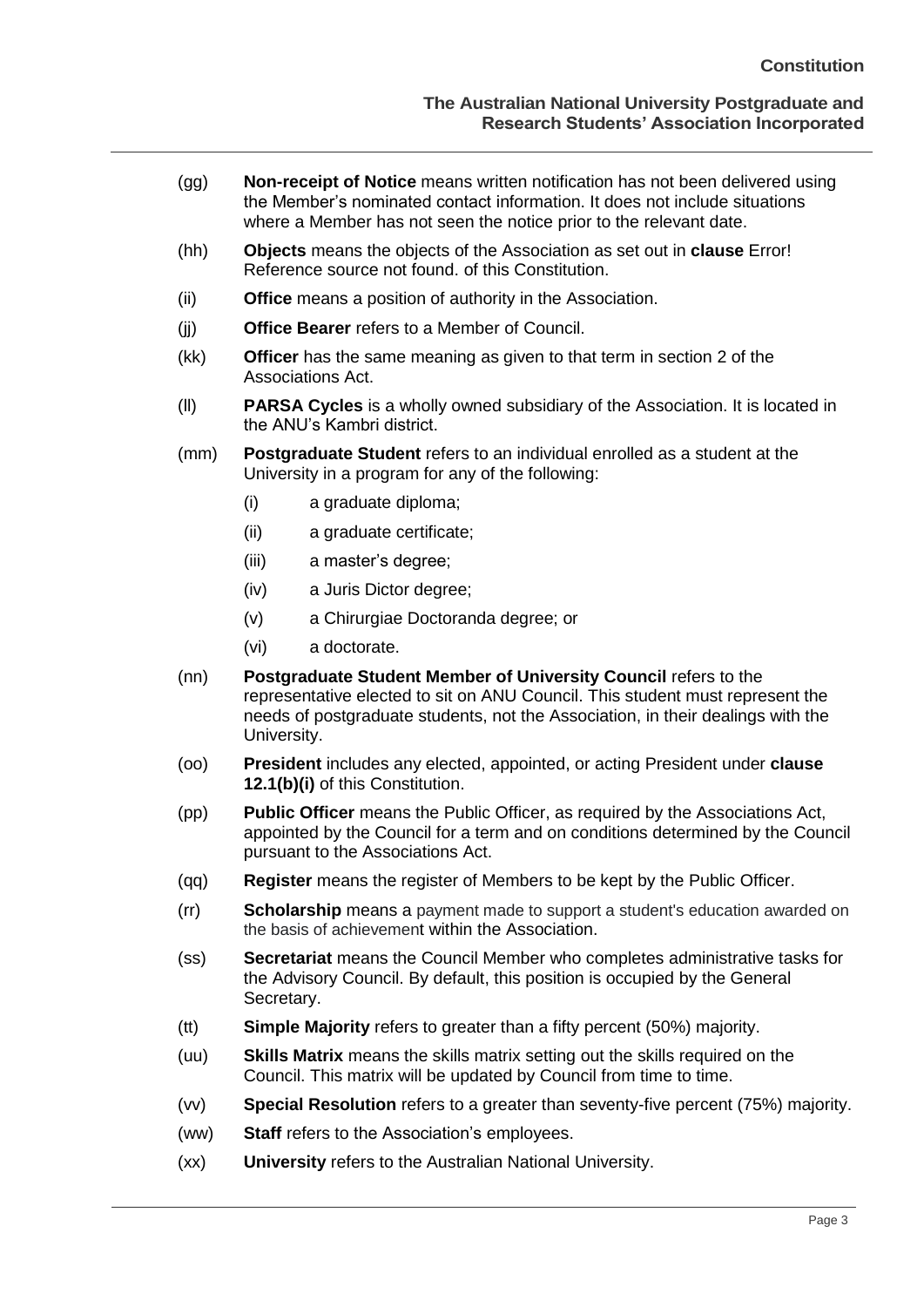- (yy) **Vice President** includes any elected, appointed, or acting Vice President Constitution under **clause 12.1(b)(ii)** of this Constitution.
- (zz) **Vote** refers to the process of expressing a desire, wish or belief at a meeting.
- (aaa) **Voting Members** are those Members of the Association who are eligible to attend Events and Meetings of the Association and exercise their voting rights at any such Events and Meetings, pursuant to **clause 7.2** of this Constitution.
- (bbb) **Written request** includes hand-written or digital signatures. Digital signatures can be collected via email or circular motion.

#### <span id="page-8-0"></span>**4.2 Interpretation**

In this Constitution, unless there is something in the subject or context which is inconsistent:

- (a) the singular includes the plural and vice versa;
- (b) the word **person** means a natural person and any partnership, association, body or entity (whether incorporated or not);
- (c) the words **writing** and **written** include any other mode of representing or reproducing words, figures, drawings or symbols in a visible form;
- (d) where any word or phrase is defined, any other part of speech or other grammatical form of that word or phrase has a cognate meaning;
- (e) a reference to any clause or schedule is to a clause or schedule of this Constitution;
- (f) a reference to any statute, policy, proclamation, rule, code, regulation or ordinance includes any amendment, consolidation, modification, re-enactment or reprint of it or any statute, policy, proclamation, rule, code, regulation or ordinance replacing it;
- (g) an expression used in a particular Part or Division of an Act or Regulation that is given by that Part or Division a special meaning for the purposes of that Part or Division has, unless the contrary intention appears, in any clause that deals with a matter dealt with by that Part or Division the same meaning as in that Part or Division; and
- (h) headings do not form part of or affect the construction or interpretation of this Constitution.

## <span id="page-8-1"></span>**5 Objects**

- (a) The Association is a charitable institution established for advancing education and promoting the wellbeing of Postgraduate Students.
- <span id="page-8-2"></span>(b) The Association will achieve its Objects by:
	- (i) advancing the interests and wellbeing of Postgraduate Students;
	- (ii) representing Postgraduate Students within the University and the broader community;
	- (iii) fostering a sense of community amongst Postgraduate Students;
	- (iv) promoting academic or professional support services for Postgraduate Students;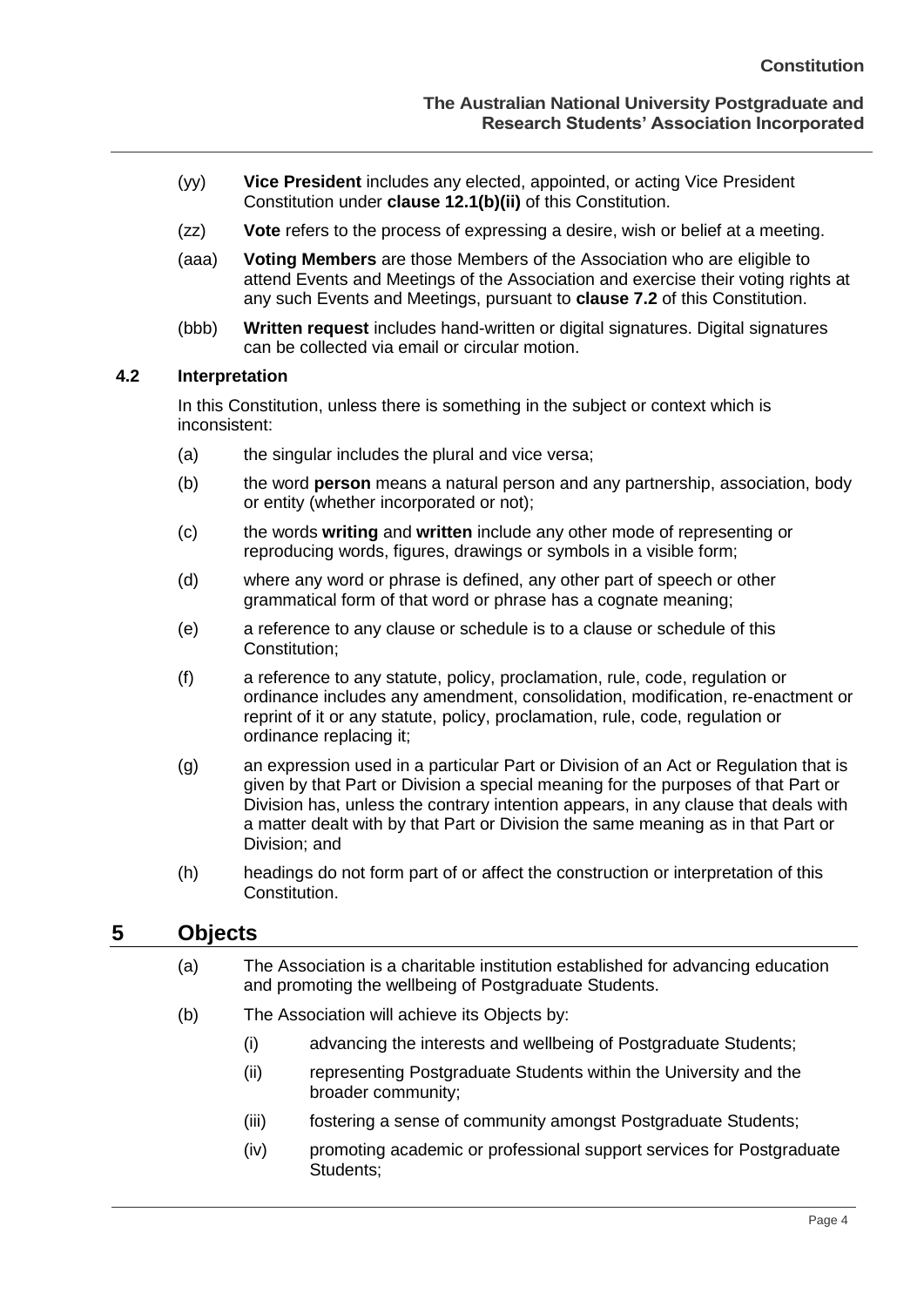- (v) supporting equity and the engagement of the diverse Postgraduate Student body in the life of the University; and
- (vi) anything ancillary to the Objects set out in clauses **[5\(b\)\(i\)](#page-8-2)** to **[5\(b\)\(v\)](#page-9-3)**.
- <span id="page-9-4"></span><span id="page-9-3"></span>(c) The Association can only exercise the powers in section 22 of the Associations Act to:
	- (i) carry out the Objects; and
	- (ii) do all things incidental or convenient in relation to the exercise of power under **clause [5\(c\)\(i\)](#page-9-4)**.

#### <span id="page-9-0"></span>**6 Income and Renumeration**

#### <span id="page-9-1"></span>**6.1 Income and Property**

- (a) The income and property of the Association will only be applied towards the promotion of the Objects of the Association.
- (b) Nothing in this Constitution will prevent the good faith provision of financial services to Members:
	- (i) through the Association's student support program(s);
	- (ii) in return for any services rendered or goods supplied in the ordinary course of business to the Association; or
	- (iii) of interest at a rate not exceeding current bank overdraft rates of interest for moneys lent to the Association,

subject to **clause 6.2** of this Constitution.

#### <span id="page-9-2"></span>**6.2 Remuneration of Council Members**

Council Members are not employees. No payment shall be made to any Council Member other than the payment:

- (a) of any Scholarship;
- (b) of out-of-pocket expenses incurred by the Council Member in the performance of any duty as a Council Member where the amount payable does not exceed an amount previously approved by the Council; or
- (c) for any service rendered to the Association by the Council Member in a professional or technical capacity, other than in the capacity as a Council Member, where the provision of the service has the prior approval of the Council and where the amount payable is approved by the Council and is not more than an amount which would be reasonable for the service.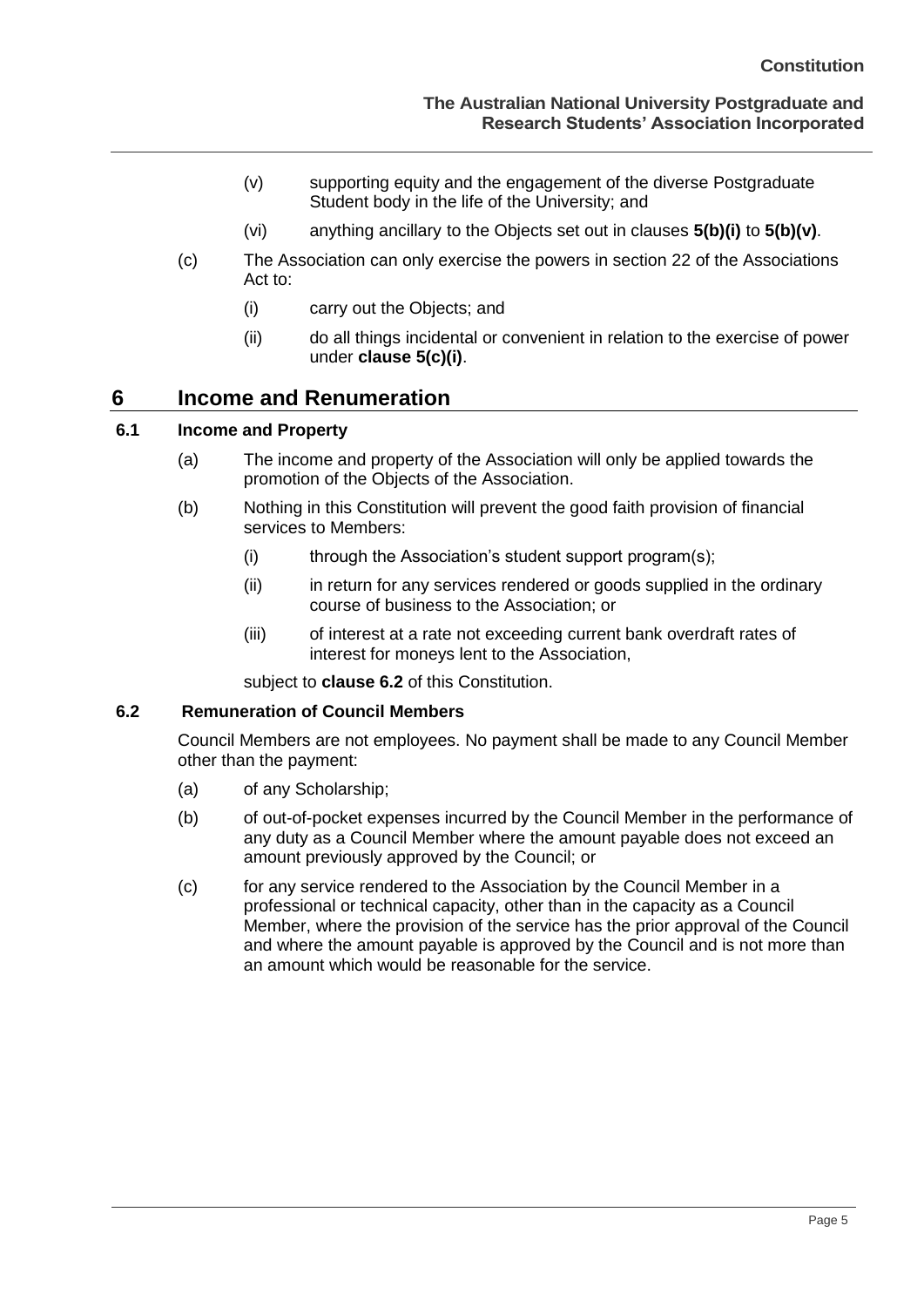## **MEMBERSHIP**

## <span id="page-10-1"></span><span id="page-10-0"></span>**7 Admission to Membership**

#### <span id="page-10-3"></span><span id="page-10-2"></span>**7.1 Eligibility for Membership**

Upon enrolment, Postgraduate Students are automatically granted Membership. This Membership can be ceded pursuant to **clause 11** of this Constitution.

#### <span id="page-10-4"></span>**7.2 Benefits**

- (a) Members can access services and events provided by the Association.
- (b) Members can nominate themselves for positions on the Council.
- (c) Members are entitled to vote at and attend General Meetings.
- (d) The Council may confer additional benefits on the Association's Membership from time-to-time. These benefits must be equally available to all Members, subject to equity needs.

### <span id="page-10-5"></span>**8 Classes of Membership**

#### <span id="page-10-6"></span>**8.1 Classes of Membership**

There is only one class of Membership, this being the class of Ordinary Members.

#### <span id="page-10-7"></span>**8.2 Ordinary Members**

An ordinary Member of the Association is a person who:

- (a) is a Postgraduate Student at the ANU; and
- (b) has not stated they do not wish to be a Member of the Association.

## <span id="page-10-8"></span>**9 Membership Entitlements Not Transferable**

A right, privilege or obligation which a Member has because they are a Member:

- (i) cannot be transferred or transmitted to another person; and
- (ii) terminates on cessation of the person's Membership.

## <span id="page-10-9"></span>**10 Entrance Fee and Subscriptions**

There shall be no fee payable by the Members to the Association.

#### <span id="page-10-10"></span>**11 Cessation of Membership**

#### (a) A Member's Membership will cease:

- (i) on the date that the Public Officer receives written notice of resignation from that Member;
- (ii) upon that Member dying; or
- (iii) upon that Member no longer satisfying the criteria outlined in **clause 4.1(m)** and **clause 8.2** for Membership.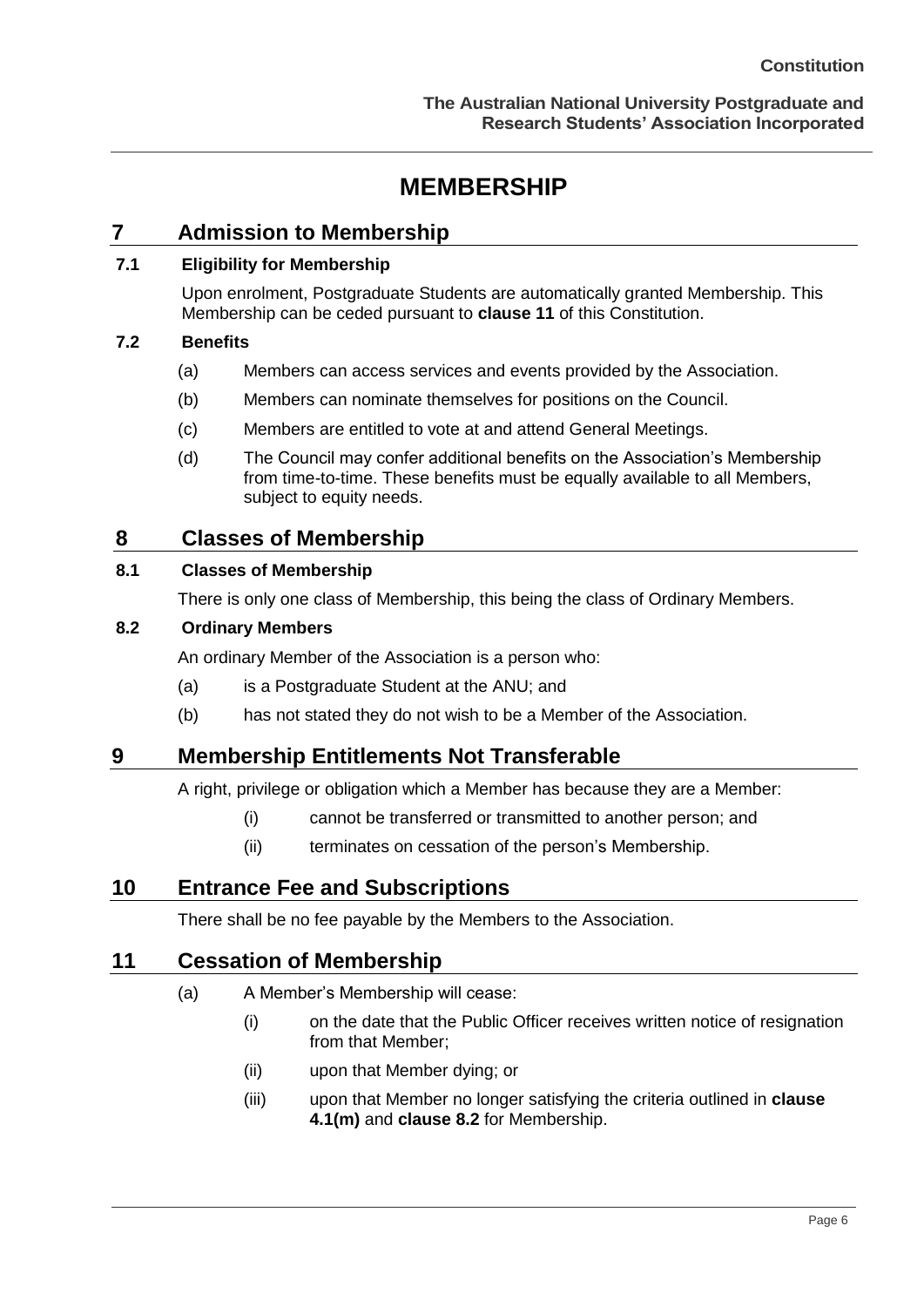## **COUNCIL COMPOSITION**

## <span id="page-11-1"></span><span id="page-11-0"></span>**12 Association Council Members**

### <span id="page-11-2"></span>**12.1 Number of Council Members**

- (a) The Council shall consist of not fewer than five (5) and not more than twentyeight (28) persons.
- (b) The Council is comprised of the:
	- (i) President;
	- (ii) Vice President;
	- (iii) General Secretary;
	- (iv) Coursework Officer;
	- (v) Higher Degree by Research (HDR) Officer;
	- (vi) Social Officer;
	- (vii) Wellbeing Officer;
	- (viii) Women's Officer;
	- (ix) Disabilities' Officer;
	- (x) International Officer;
	- (xi) Queer\* Officer;
	- (xii) First Nations Peoples' Officer;
	- (xiii) Parents and Carers' Officer;
	- (xiv) Environment Officer; and
	- (xv) two Officers from each Academic College at the ANU.
- (c) The Council may change its composition via Special Resolution at a General Meeting.

#### <span id="page-11-3"></span>**12.2 Executive**

- (a) When all Offices are filled, the Executive members of PARSA include a:
	- (i) President;
	- (ii) Vice President;
	- (iii) General Secretary;
	- (iv) Higher Degree by Research Officer;
	- (v) Coursework Officer; and
	- (vi) any other Executive positions as the Council deems necessary from time to time.
- (b) An Executive shall not hold the same Office for more than three (3) consecutive years.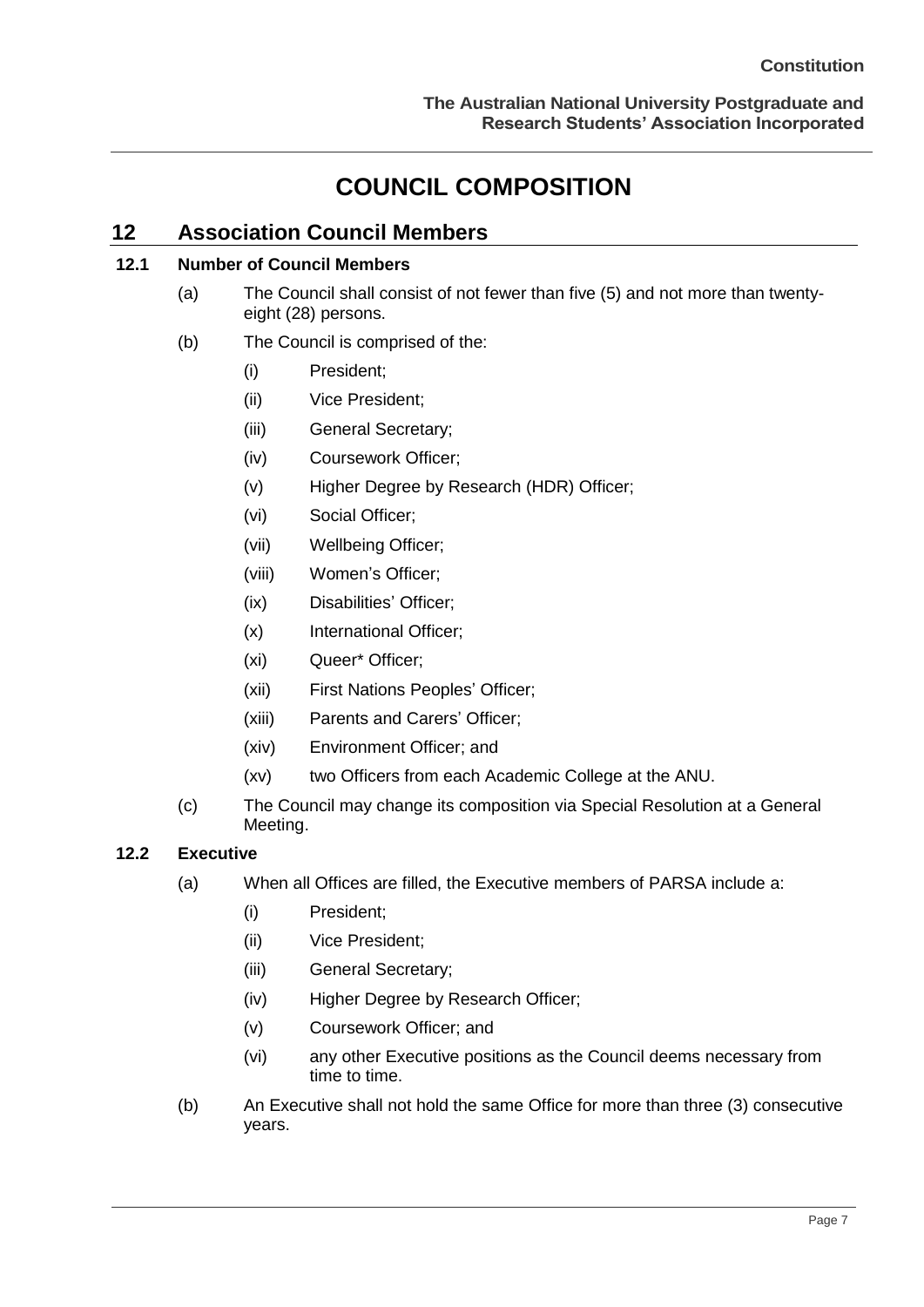## <span id="page-12-0"></span>**13 Postgraduate Student Member of ANU Council**

#### <span id="page-12-1"></span>**13.1 Postgraduate Student Member of ANU Council**

(a) The Postgraduate Student Member of ANU Council must be elected in-line with the criteria set in the **ANU Governance Statute (2020)**, or its later successors.

[Note: As per clause 13(3) of the ANU Governance Statute, the Postgraduate Student Member of Council must be: (1) a Postgraduate Student of the University; and (2) elected by the Postgraduate Students of the University. Subject to changes in legislation or ANU Council's discretion, these criteria may change.]

(b) The Postgraduate Student Member of ANU Council may not be an Office Bearer within the Association.

[Note: Historically speaking, the Postgraduate Student Member of ANU Council has concurrently held a position on the Association's Executive body while serving ANU Council.]

(c) Should the Postgraduate Student Member of Council not hold any additional titles within the Association, they may be invited to attend Council Meetings from time-to-time.

#### <span id="page-12-2"></span>**13.2 Tenure**

The standard term for the Office of Postgraduate Student Member of ANU Council is one (1) year.

#### <span id="page-12-3"></span>**13.3 Renumeration**

The Association is not responsible for providing a Scholarship to the Postgraduate Student Member of Council. However, the University reserves the right to provide renumeration or allowances for the performance of ANU Council duties.

#### <span id="page-12-4"></span>**14 Election or Appointment of Council Members**

#### <span id="page-12-5"></span>**14.1 Elected Council Members**

- (a) A Council Member must be a Postgraduate Student at the ANU.
- (b) Nominations of candidates for election as Elected Council Members:
	- (i) shall be in writing in a form prescribed by the Council, signed by two (2) Voting Members, and be accompanied by the written consent of the nominee (which may be endorsed on the nomination); and
	- (ii) shall be delivered to the Returning Officer during the election period.
- (c) If insufficient further nominations are received, any unfilled positions remaining on the Council shall be deemed to be casual vacancies.
- (d) Casual vacancies can be filled through an Appointment Process or during a byelection.
- (e) All nominees must go through the election process, regardless of whether there are other candidates for that same role.

#### <span id="page-12-6"></span>**14.2 Appointed Council Members**

- (a) Council Members can be Appointed to fill a casual vacancy.
- (b) Appointments must be conducted in line with the Association's **Appointment Policy**.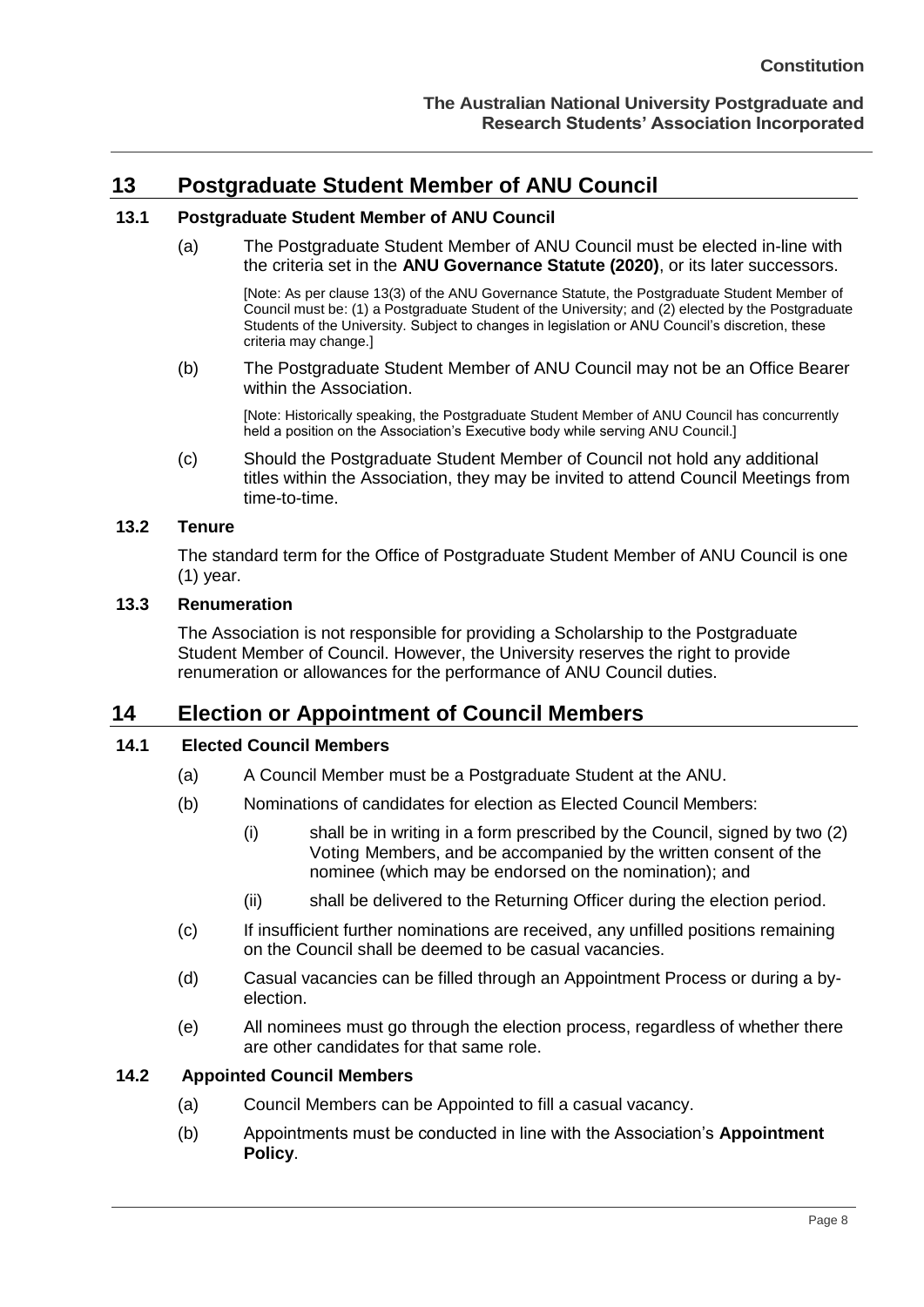- (c) Appointments are subject to a six (6) week probationary period. Candidates will be provided a full Scholarship for this period. Probation is not subject to the Disputes Process, per **clause 34** of this Constitution.
- (d) Subject to the probationary period, Council must approve all appointments by Simple Majority.

### <span id="page-13-0"></span>**15 Duration of Term**

- (a) The term of a Council Member shall commence:
	- (i) in the case of an Elected Council Member, six (6) weeks after the declaration of the results of the election in which they were elected are released; and
	- (ii) in the case of an Appointed Council Member, immediately upon appointment.
- (b) All Council Members shall hold office until six (6) weeks after the declaration of results for the subsequent election is published. During this period, incoming Council Members are not entitled to a Scholarship.
- (c) Council Members shall hold office for a term of no more than one (1) year from the commencement of their term.
- (d) Council Members shall not hold the same office for more than three (3) one (1) year terms in total, including any partial term served to fill a vacancy.
- (e) Once a Council Member has served the maximum number of terms, that Council Member is not eligible for reappointment or re-election to the Council for at least two (2) years.

## <span id="page-13-1"></span>**16 General Right to Act Despite Vacancy**

The Council may act despite any vacancy in its body. However, if the number falls below the minimum fixed in accordance with **clause 12.1(a)** of this Constitution, the Council may act:

- (a) for the purpose of:
	- (i) increasing the number of Council Members to the minimum; or
	- (ii) convening a General Meeting; or
- (b) in emergencies,

but for no other purpose.

#### <span id="page-13-2"></span>**17 Vacation of Office**

- (a) Any Council Member may retire from Office on giving written notice to the Association at the Office of their intention to retire. The resignation shall take effect at the time expressed in the notice (provided the time is not earlier than the date of delivery of the written notice to the Association).
- (b) The Office of a Council Member shall become vacant if the Council Member:
	- (i) dies;
	- (ii) is no longer a postgraduate student;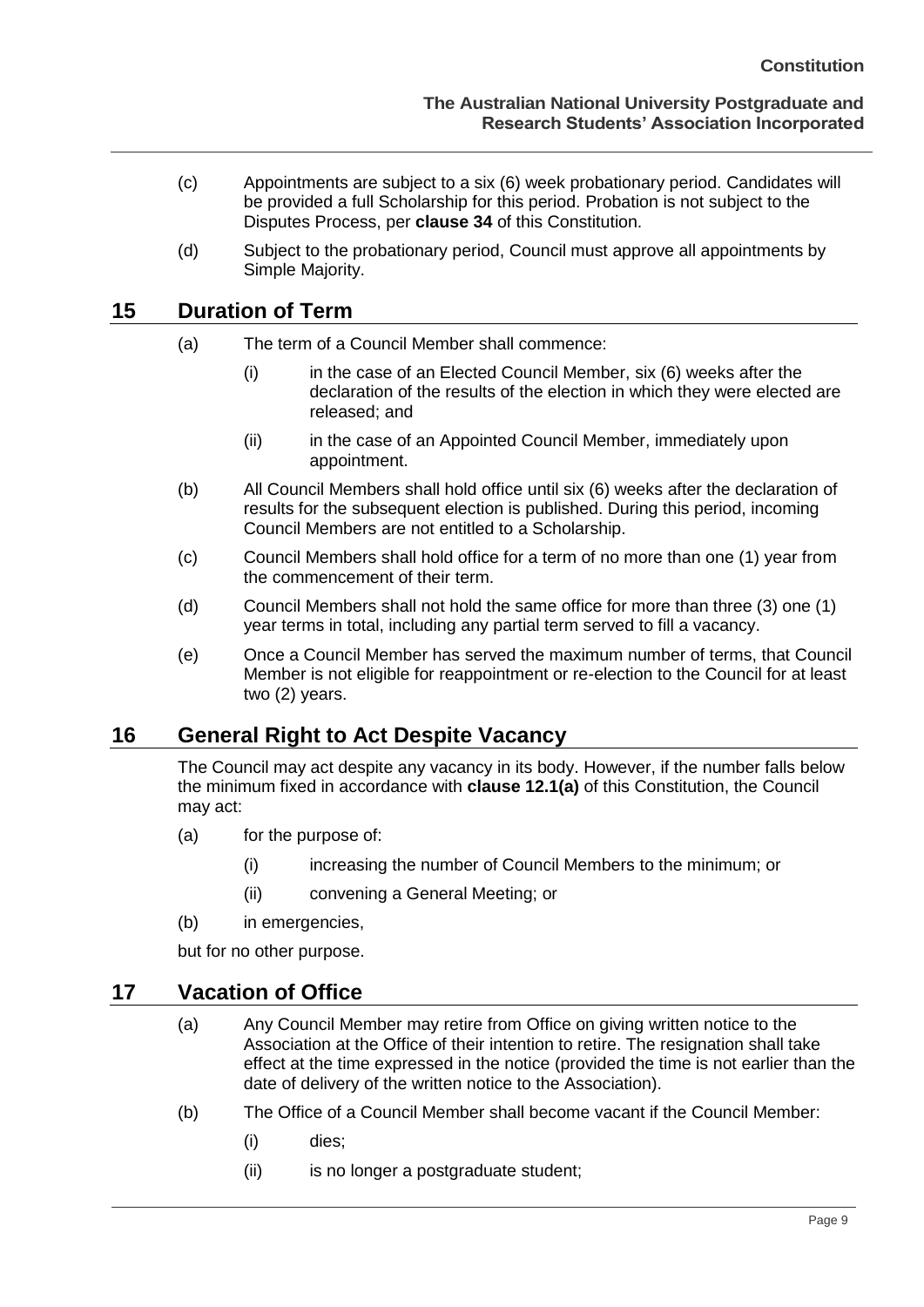- (iii) resigns by written notice provided to the General Secretary;
- (iv) is removed from their position by the Disputes Committee pursuant to **clause 34(e)(ii)** of this Constitution;
- (v) becomes prohibited from being a director of, or managing, a company or an association by reason of any order made under the Associations Act or any other law;
- (vi) has been disqualified by the Australian Charities and Not-for-Profits Commissioner, at any time during the preceding twelve (12) months, from being a responsible entity of a registered entity under section 45.20(4) of the ACNC Regulation; or
- (vii) is absent without permission of the Council (permission shall not be unreasonably withheld) from two (2) consecutive meetings of the Council and the Council resolves that this constitutes resignation.

### <span id="page-14-0"></span>**18 Filling Casual Vacancies on Council**

In the event of a casual vacancy occurring on the Council:

- (a) in relation to an Elected Council Member vacancy, the Council may appoint any Member; and
- (b) in relation to an Appointed Council Member vacancy, the Council may, if it wishes, appoint another Member,

to fill that vacancy for the balance of the term of the vacating Council Member. This will be done in the manner prescribed by the Association's **Appointment Policy**.

## <span id="page-14-1"></span>**19 Acting Executive(s)**

- (a) In the event of a vacancy occurring in the position of President, the Vice President shall assume Office as acting President until the next meeting of the Council. At this next meeting, Council shall elect a new acting President from among the current Council Members until a by-election can be held.
- (b) In the event of a vacancy occurring in the position of Vice President, another Council Member, who is not President, shall assume Office as acting Vice President until a by-election can be held.
- (c) If an Executive is temporarily absent or temporarily unable to perform their duties, the Council may authorise another Council Member to act in the vacant position during the absence of that Executive. This appointment must align with the Association's **Appointment Policy**.
- (d) Members of Council can only hold more than one position if they are filling the role in an acting capacity. They will receive the Scholarship associated with the role that has the Greater Level of Responsibility. They will not receive any other Scholarship.

### <span id="page-14-2"></span>**20 Alternate Council Members**

Alternate Council Members will not be permitted.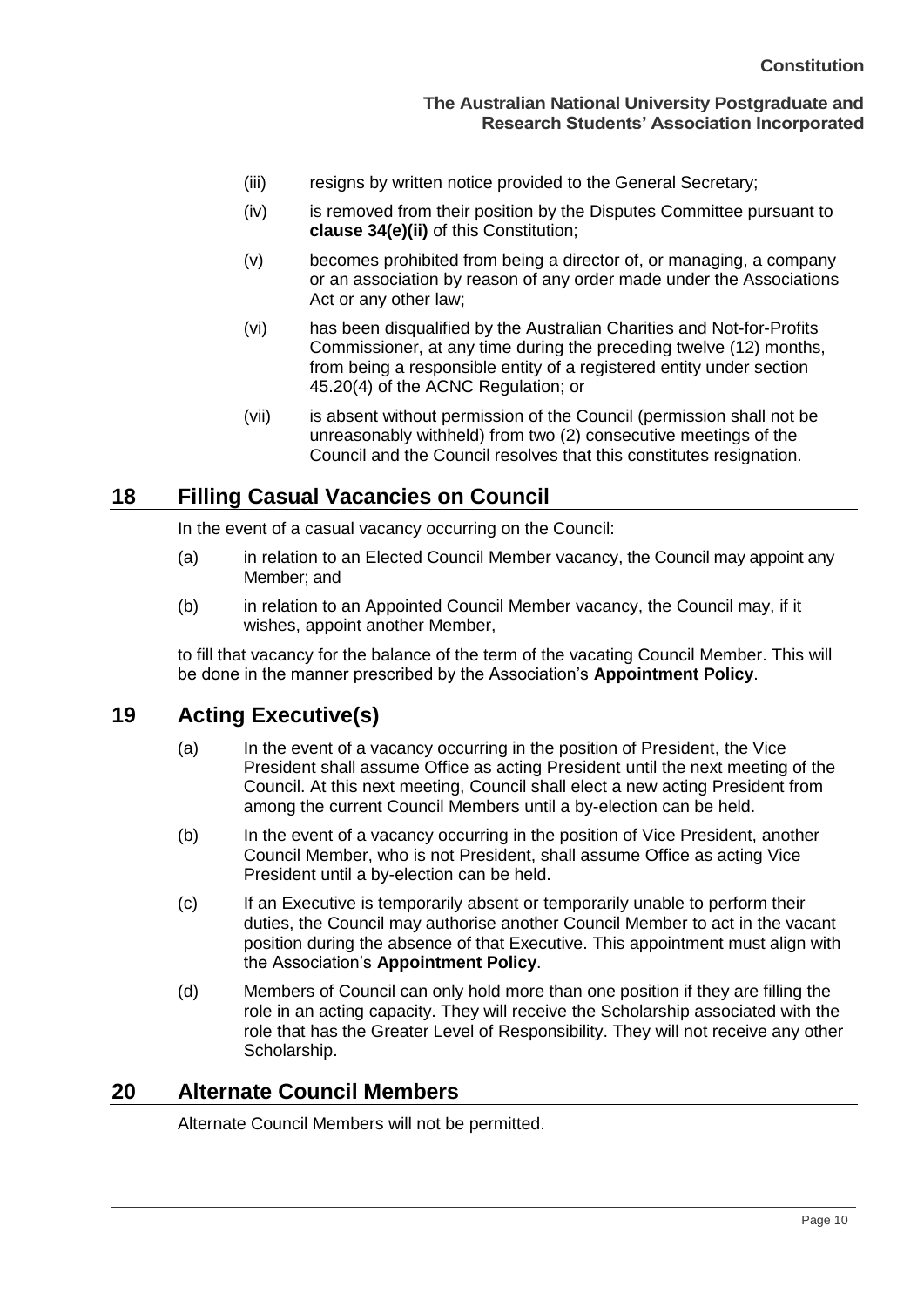## **POWERS AND DUTIES OF COUNCIL MEMBERS**

## <span id="page-15-1"></span><span id="page-15-0"></span>**21 Duties of Council Members**

- (a) Each Council Member is subject to, and must comply at all times with, the following duties:
	- (i) to act reasonably and in good faith;
	- (ii) to act honestly and fairly in the best interests of the Association;
	- (iii) to not misuse the position or information they gain through their relationship with the Association;
	- (iv) to disclose any interest they maintain, regardless of whether there is a real, perceived or potential conflict associated with it;
	- (v) to not allow the Association to operate while insolvent; and
	- (vi) to ensure the financial affairs of the Association are managed responsibly.
- (b) In accordance with governance standard 4 in section 45.20 of the ACNC Regulation, Council will take reasonable steps to ensure that the Council does not at any time include a Council Member who is disqualified from managing a corporation under the Associations Act or from being a responsible entity under subsection 45.20(4) of the ACNC Regulation.

## <span id="page-15-2"></span>**22 Powers of Council Members**

- (a) The control, management and conduct of the Association shall be vested in the Council.
- (b) The exercise and performance of these powers are dictated by the Association's **Delegations Policy**.
- (c) Council is not required to exercise powers of the Association if they are not required by the Associations Act, the ACNC Act, the ACNC Regulation or this Constitution.

## <span id="page-15-3"></span>**23 Authority to Sign Negotiable Instruments**

#### <span id="page-15-4"></span>**23.1 Two (2) signatures are required**

All cheques, promissory notes, drafts, bills of exchange and other negotiable instruments, all requests or arrangements for electronic fund transfers and all receipts for money paid to the Association shall be signed, drawn, accepted, endorsed, or otherwise executed by two (2) people authorised by resolution of the Association.

#### <span id="page-15-5"></span>**23.2 Authorised signatories**

The Council must authorise the Public Officer and another:

- (a) Council Member(s); and
- (b) Staff member of the Association,

to sign such instruments.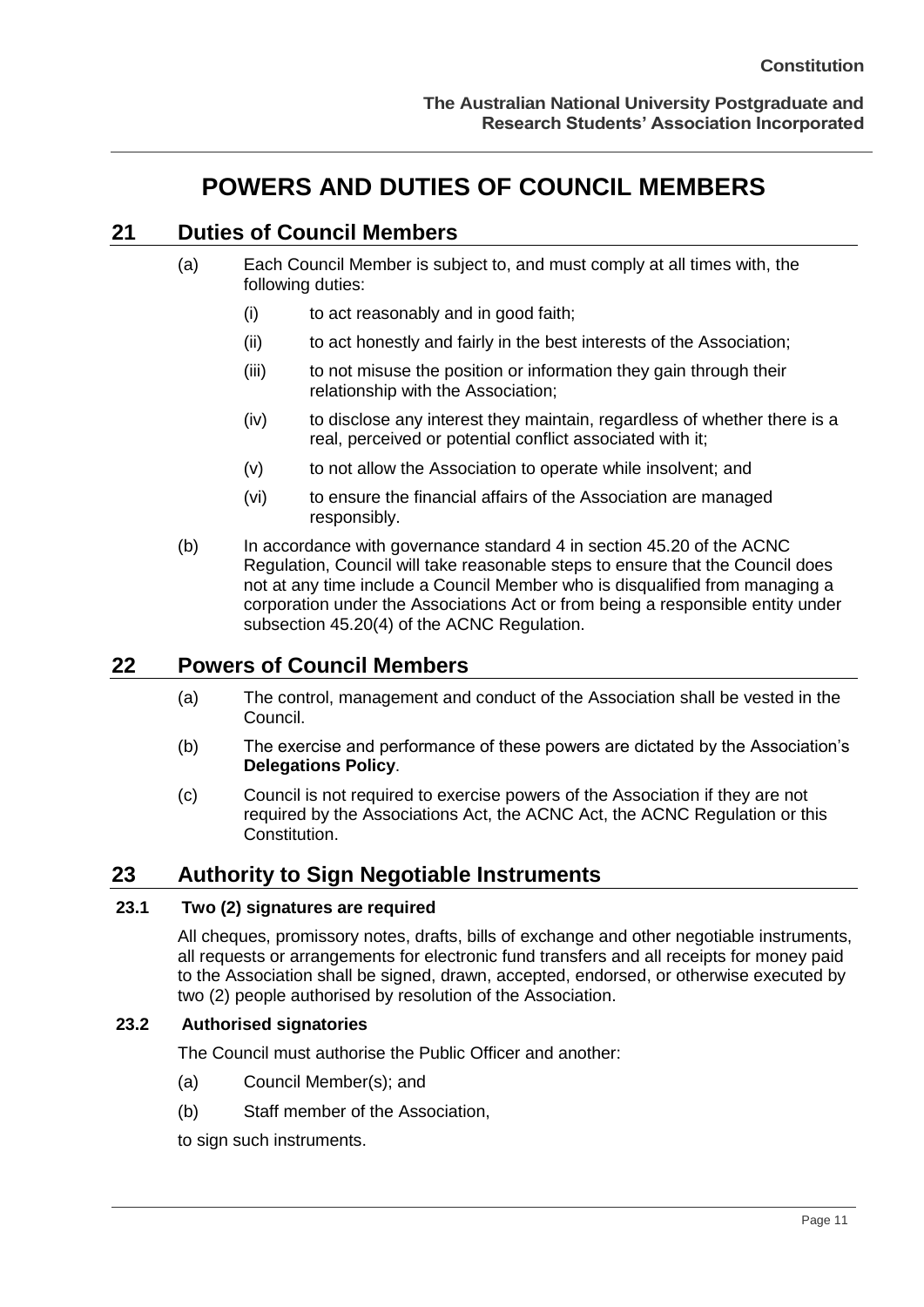#### <span id="page-16-0"></span>**24 Conferment of Powers**

- (a) Members of the Executive Committee have directors' duties to the Association.
- (b) Duties and responsibilities held by Members of Council and the Executive are determined by the Association's **Delegations Policy**.
- (c) The **Delegations Policy** shall be reviewed and re-endorsed by majority vote seven (7) weeks after every election to ensure it is relevant and fit-for purpose. Council shall modify this policy as necessary.
- (d) Modifications to any subsidiary document can only be made via a Simple Majority vote at a Council meeting.

## **ADVISORY COMMITTEE**

#### <span id="page-16-2"></span><span id="page-16-1"></span>**25 Purpose**

- (a) The Advisory Committee provides high-level strategic advice to the Council. Their projects must align with Council agenda items and the Association's Strategic Plan.
- (b) The Advisory Committee is designed to provide in-house expertise on issues which Council Members might not have experience with. Members, besides those listed in **clause 26(a)(c)**, cannot concurrently sit on the Advisory Committee and Council.

#### <span id="page-16-3"></span>**26 Composition**

- (a) The Advisory Committee must be comprised of between four (4) and seven (7) individuals. Members include the following:
	- (i) a representative from the ANU;
	- (ii) up to five (5) additional representatives; and
	- (iii) Secretariat provided by General Secretary.
- (b) Advisory Committee appointments must be made in line with the Advisory Committee's **Skills and Equity Matrix**.
- (c) The Secretariate is the only non-voting member on the Advisory Committee.
- (d) Advisory Committee members are appointed for two (2) year terms. However, this does not apply to the Secretariat, who, as an *ex officio* member, may only sit on the Committee for one (1) year unless re-elected to Council.
- (e) Advisory Committee appointments relevant to **clause 26(a)((ii)** must receive Simple Majority approval by Council prior to commencing their term. Prior to this, the Executive may shortlist nominees.
- (f) An individual is not eligible for appointment to the Advisory Committee within one (1) year of having completed their term as a Council Member. However, Advisory Committee members relevant to **clause 26(a)(i)** and **clause 26(a)(ii)** can be reappointed an unlimited number of times.
- (g) The Association's President may attend Advisory Committee meetings as an observer.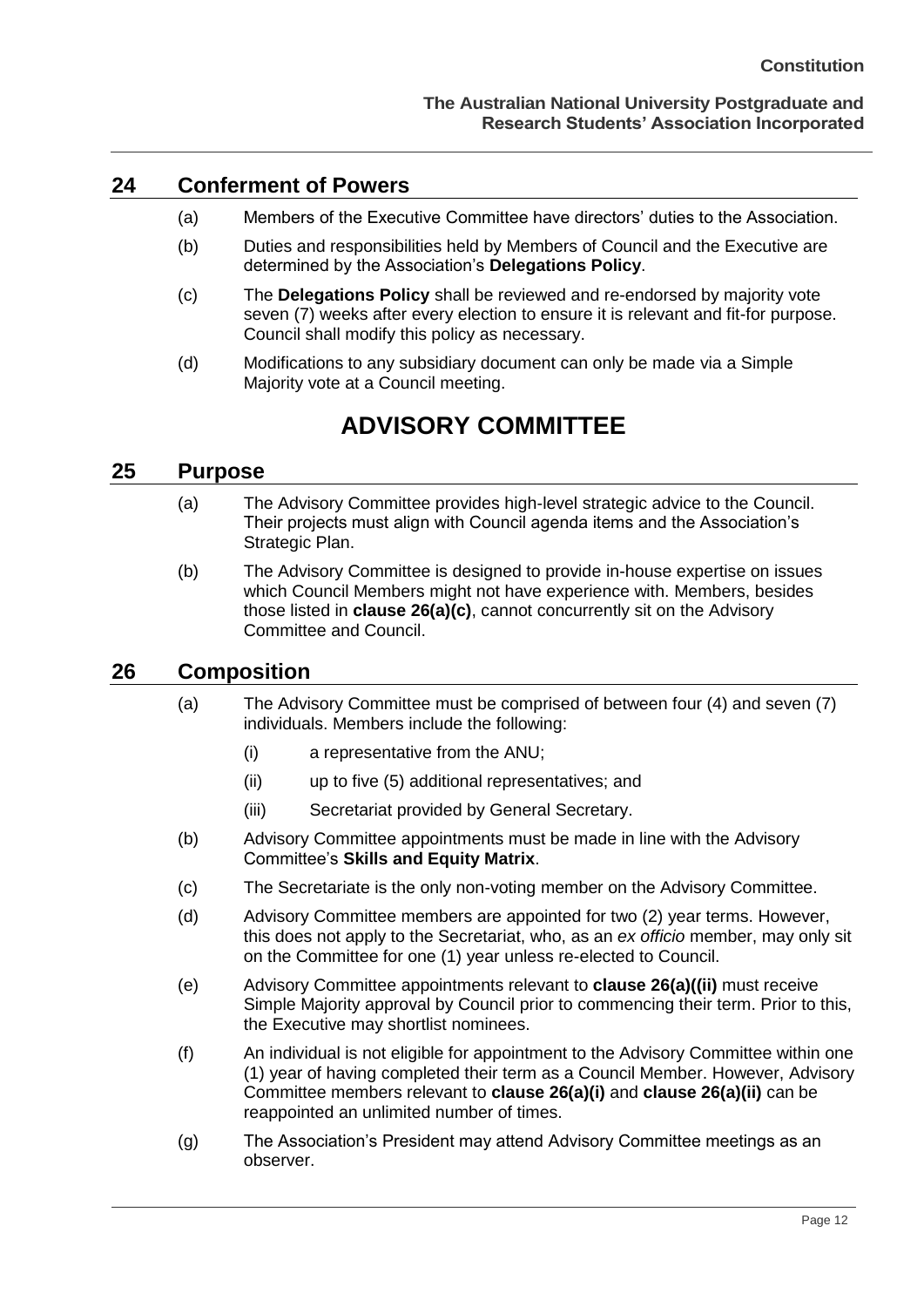#### <span id="page-17-0"></span>**27 Meeting Schedule**

- (a) At a minimum, Advisory Committee meetings should be held once every three (3) months.
- (b) Two-thirds (2/3) of the Advisory Committee members are needed for quorum. The Chair and representative from the ANU must be present at all meetings.

#### <span id="page-17-1"></span>**28 Advisory Committee Chair**

- (a) At the first meeting of each calendar year, the Advisory Committee must nominate a Chair and Deputy-Chair among themselves. Nominations must be decided via Simple Majority vote.
	- (i) Should either Chair resign prior to the completion of their term, the Advisory Committee must nominate another party to fill the vacant role at the subsequent meeting.
	- (ii) There is no limit to how many times a Committee Member can act as Chair or Deputy-Chair. However, the Secretariat cannot hold either position.
- (b) Both Chairs are responsible for preparing meeting agendas.
- (c) The Secretariate must finalise and send agendas to the Advisory Committee at least one (1) week prior to a scheduled meeting.
- (d) The Secretariat is responsible for taking minutes and acting as a conduit between the Advisory Committee and Council. All correspondence must be documented in writing.
- (e) While Advisory Committee meeting minutes will be published on the Association's website in line with **clause 56(c)**, correspondence between Advisory Committee members and Council does not need to be published.

#### <span id="page-17-2"></span>**29 Engagement with Council and Staff**

- (a) The Advisory Committee interacts with Council through the Secretariate (General Secretary).
- (b) Advisory Committee members can attend Council or Executive meetings upon request. Attendance requests must be made in writing and submitted to the Secretariate at least one (1) week before the Council meeting is scheduled.
- (c) Council is not obliged to follow the advice provided by Advisory Committee Members. However, failure to consider advice relevant to legal or financial issues may constitute a breach of Council Member's fiduciary obligations.
- (d) Staff members report to the Association's Executive Committee through the power delegated to them via Council. Although Staff may assist Advisory Committee Members upon request, they do not report to them.

## <span id="page-17-3"></span>**30 Relationship With PARSA Cycles**

The Advisory Committee has strategic oversight of PARSA Cycles. As such, Members may provide advice and guidance to the Manager of PARSA Cycles.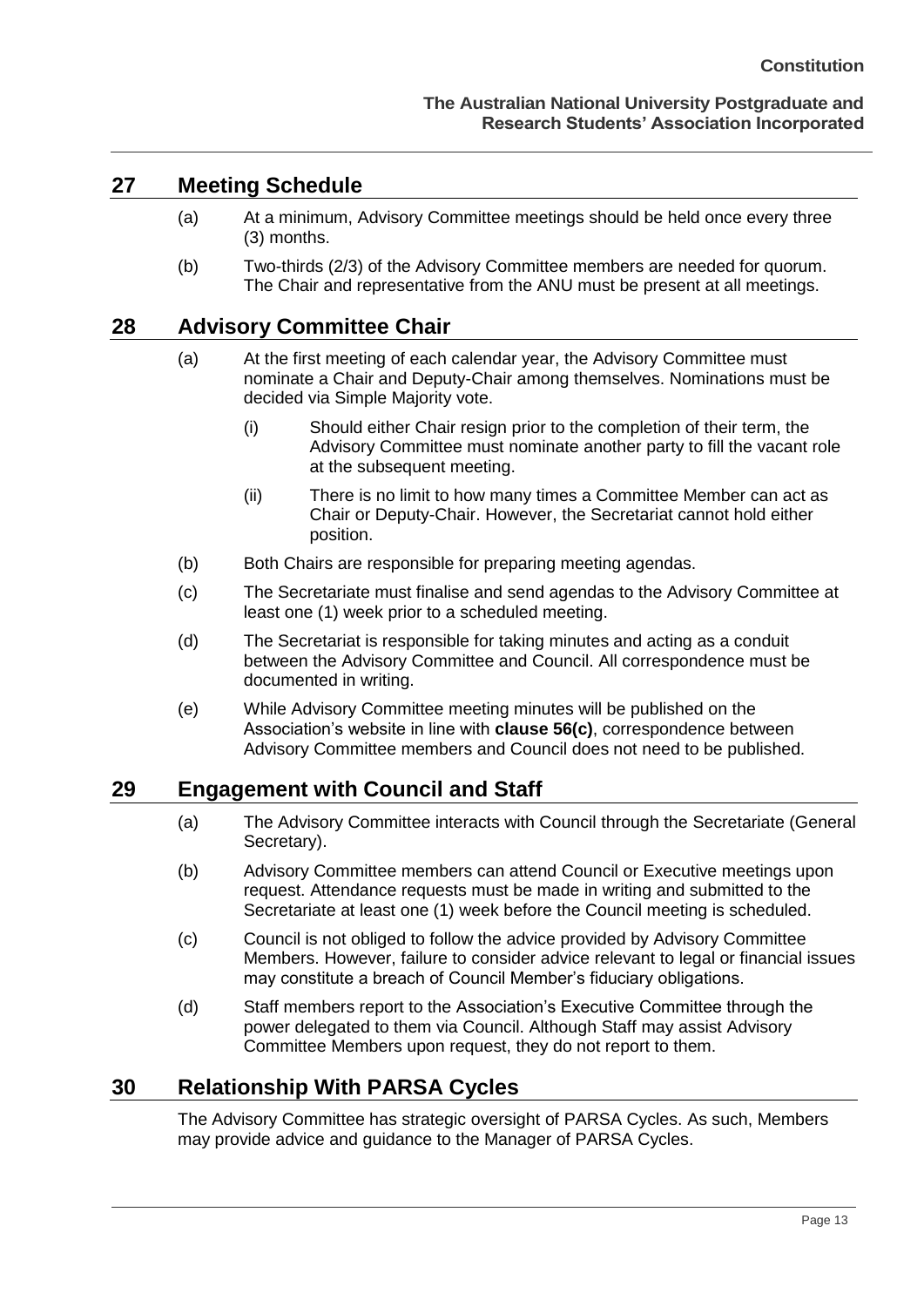## **DISCLOSURE OF INTEREST**

## <span id="page-18-1"></span><span id="page-18-0"></span>**31 Conflicts of Interest**

- (a) Council Members must disclose any interest they maintain, regardless of whether there is a real, perceived, or potential conflict associated with this interest.
- (b) Should a potential conflict arise, Member of Council must disclose their interest to the General Secretary (or in absence of the General Secretary, another Council Member) at the beginning of a meeting. This disclosure must be noted to all Members present and recorded in the minutes.
- (c) The Council will decide through a Simple Majority vote whether the conflict is serious enough to warrant the affected Member's absence from discussion.
- (d) Subject to **clause [32\(b\)](#page-18-3)**, a Council Member who has an interest in a contract or arrangement made by the Association and has disclosed this interest to the Council shall:
	- (i) not be present while the matter is being considered at a meeting;
	- (ii) not be privy to any discussion regarding the contract;
	- (iii) not vote on the matter;
	- (iv) not have access to the contract or any of its supporting documentation;
	- (v) not sign or countersign any document relating to that contract or arrangement or proposed contract or arrangement; and
	- (vi) not vote in respect of, or in respect of any matter arising out of, the contract or arrangement or proposed contract or arrangement.

Failure to abide to this process may warrant the Council Member's suspension or removal, pursuant to **clause 33** and **clause 34**.

(e) **Clause [32\(b\)](#page-18-3)** of this Constitution does not apply to pecuniary interest that exists only by virtue of the fact that the Council Member is a Member of a class of persons for whose benefit the Association is established.

#### <span id="page-18-2"></span>**32 Contracts**

- (a) The Association may enter into contracts or arrangements with other companies or bodies in which a Council Member has an interest, provided it does so according to the usual commercial terms and conditions which apply to such arrangements subject to **clause 31**.
- <span id="page-18-3"></span>(b) Any interest of a Council Member shall be dealt with in accordance with the relevant legislation, being either:
	- (i) the Associations Act; or
	- (ii) the ACNC Regulation,
- (c) A Council Member's failure to make disclosure under **clause 31** of this Constitution does not render void or voidable a contract or arrangement in which the Council Member has a direct or indirect interest.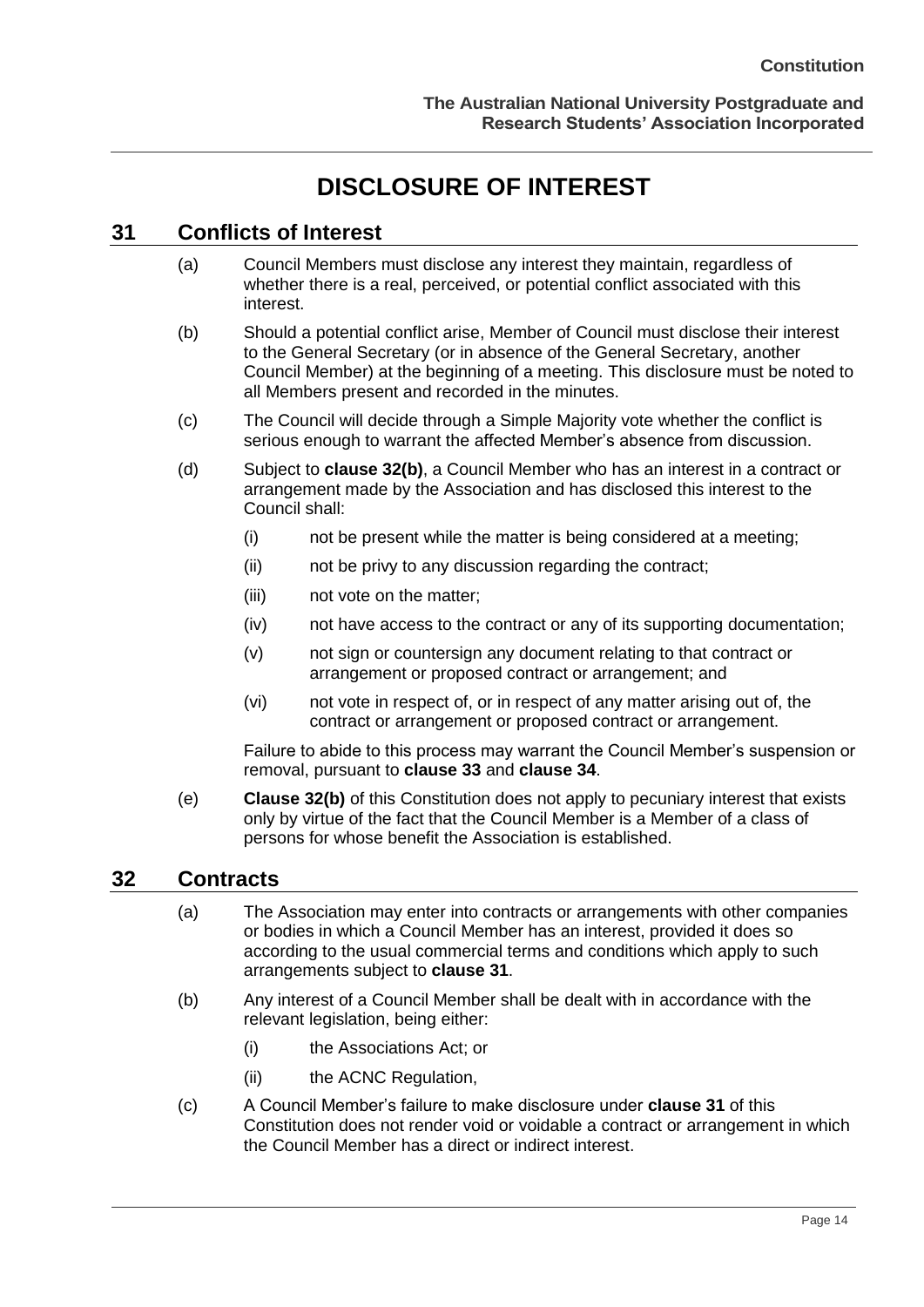## **DISCIPLINARY MEASURES**

## <span id="page-19-1"></span><span id="page-19-0"></span>**33 Suspending Members of Council**

- (a) Where the Executive is of the opinion that a Member of Council has:
	- (i) conducted themselves in an unprofessional or prejudicial manner;
	- (ii) persistently refused or neglected to comply with provision(s) of this Constitution or internal policies; or
	- (iii) persistently and wilfully acted in a manner prejudicial to the interests of the Association,

the Council may suspend the Member from performing their duties or receiving their Scholarship for a set period of time by a Simple Majority vote.

(b) Suspensions based on Executive authority can only last for two (2) weeks. Further suspension or removal will need to be decided upon via an external Disputes Committee.

## <span id="page-19-2"></span>**34 Removing a Member of Council**

- (a) A Disputes Committee should be established two (2) months after election results are released.
- (b) The Disputes Committee must consist of not less than three (3), and not more than five (5), individuals. Members of Council, Staff, or the Advisory Committee, cannot sit on the Disputes Committee.
- (c) In line with the following selection criteria, the Executive Committee should nominate Disputes Committee members from the following pool:
	- (i) one (1) individual from the Deputy Vice-Chancellor of Student and University Experience's Department;
	- (ii) the Registrar, or their delegate; and
	- (iii) at least one current postgraduate student who has not been a member of Council or an employee of the Association for at least twelve (12) months.

Candidates must receive Simple Majority approval from the Council before their appointment is finalised.

- (d) Disputes Committee members may nominate a Chair among themselves. Committee conduct must be guided by the Association's **Disputes Policy**.
- (e) The Disputes Committee has the authority to:
	- (i) review Executive decisions to suspend Members of Council;
	- (ii) remove Members of Council from their post;
	- (iii) reinstate Members of Council to Office; or
	- (iv) provide a Member back payment for previously suspended Scholarship.

These decisions are made via a Simple Majority vote. Committee members should aim to provide the Council with their decision within two (2) calendar weeks.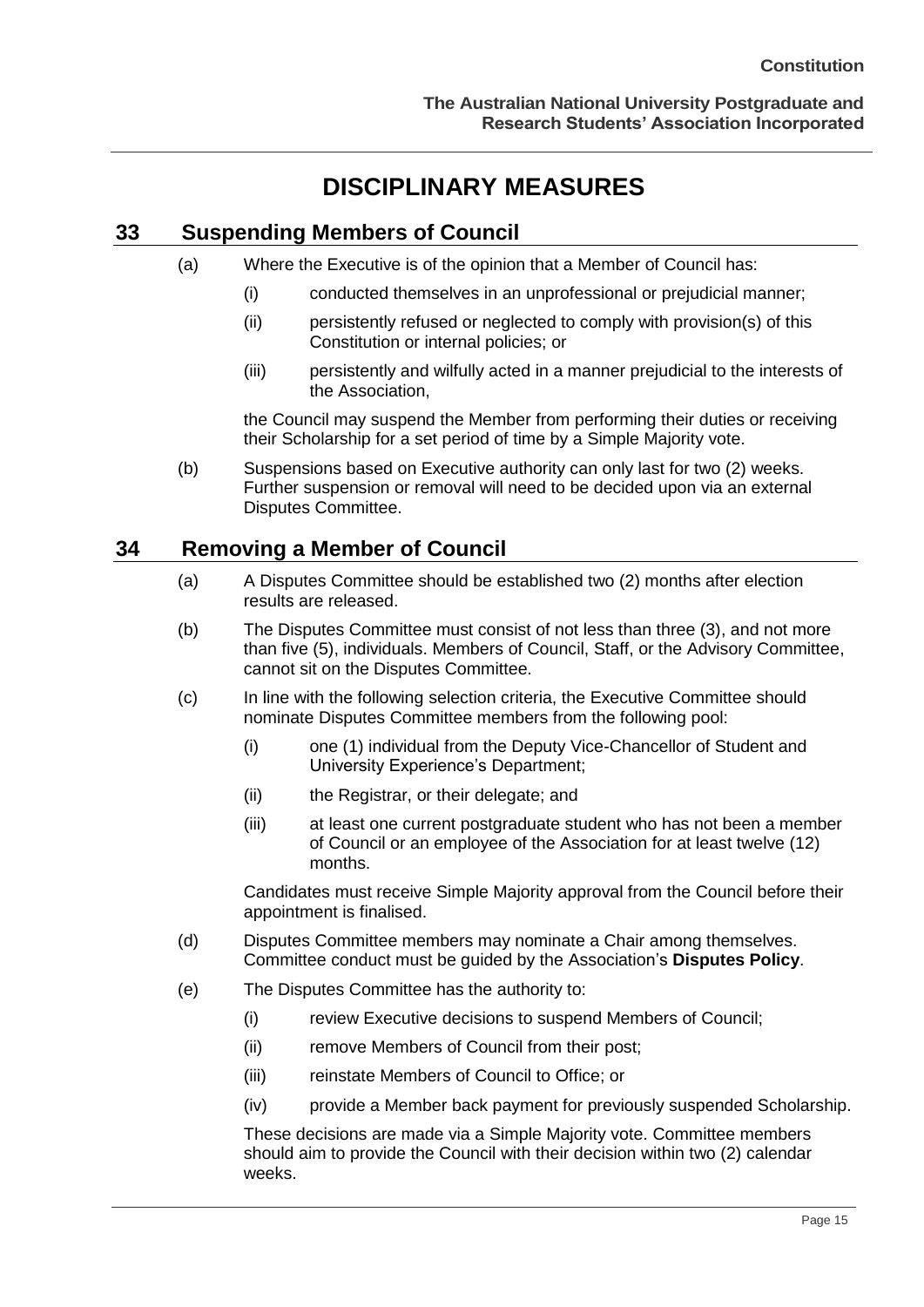- (f) Matters referred to the Disputes Committee are confidential in nature. Council Members who do not respect the sensitive and confidential nature of these matters will be suspended from their duties (without entitlement to their Scholarship) for one (1) week, notwithstanding any other penalty provided for under this Constitution.
	- (i) Matters in dispute must be confirmed by the Disputes Committee in order for the penalty referenced in **clause 34(f)** of this Constitution to be exercised.

## <span id="page-20-0"></span>**35 Meditated Dispute Resolution Between Members**

- (a) Disputes between Council Members, or between a Member and the Association, shall be referred to the Executive Committee.
- (b) If a dispute is not resolved to the satisfaction of any party involved in the dispute within twenty (20) Business Days of its being referred, an unsatisfied party may request the appointment of a mediator.
- (c) Failing agreement by the parties to the appointment of a mediator within fourteen (14) days of a party notifying the other party of its intention to refer the dispute to mediation, the appointment of the mediator shall be made by the President of the Law Society of the Australian Capital Territory.
- (d) The Association will pay for fifty (50) percent of the cost associated with appointing a mediator. The remainder of costs will be equally shared between the effected parties.
- (e) At least seven (7) days before a mediation session established by a mediator is to commence, the parties to the dispute are to exchange statements of the issues that are in dispute to each other in writing. Identical written copies must also be supplied to the mediator.

## **GENERAL MEETINGS**

#### <span id="page-20-2"></span><span id="page-20-1"></span>**36 Convening of General Meetings**

#### <span id="page-20-3"></span>**36.1 AGMs**

- (a) The Association will convene and conduct AGMs in accordance with the provisions of the Associations Act.
- (b) AGMs must be held within five (5) months after the end of the Association's financial year. Should it be required, Council can change this timeline via Special Resolution.

#### <span id="page-20-5"></span><span id="page-20-4"></span>**36.2 Convening of General Meetings**

- (a) A minimum of seven (7) Council Members may, whenever those Council Members think fit, convene a General Meeting of the Association.
- (b) A minimum of twenty (20) Voting Members may require the Association to convene a General Meeting by submitting a written request to the Public Officer.
- (c) In the event the Voting Members call a General Meeting pursuant to **clause 36.2(b)** of this Constitution, the Association will convene such General Meeting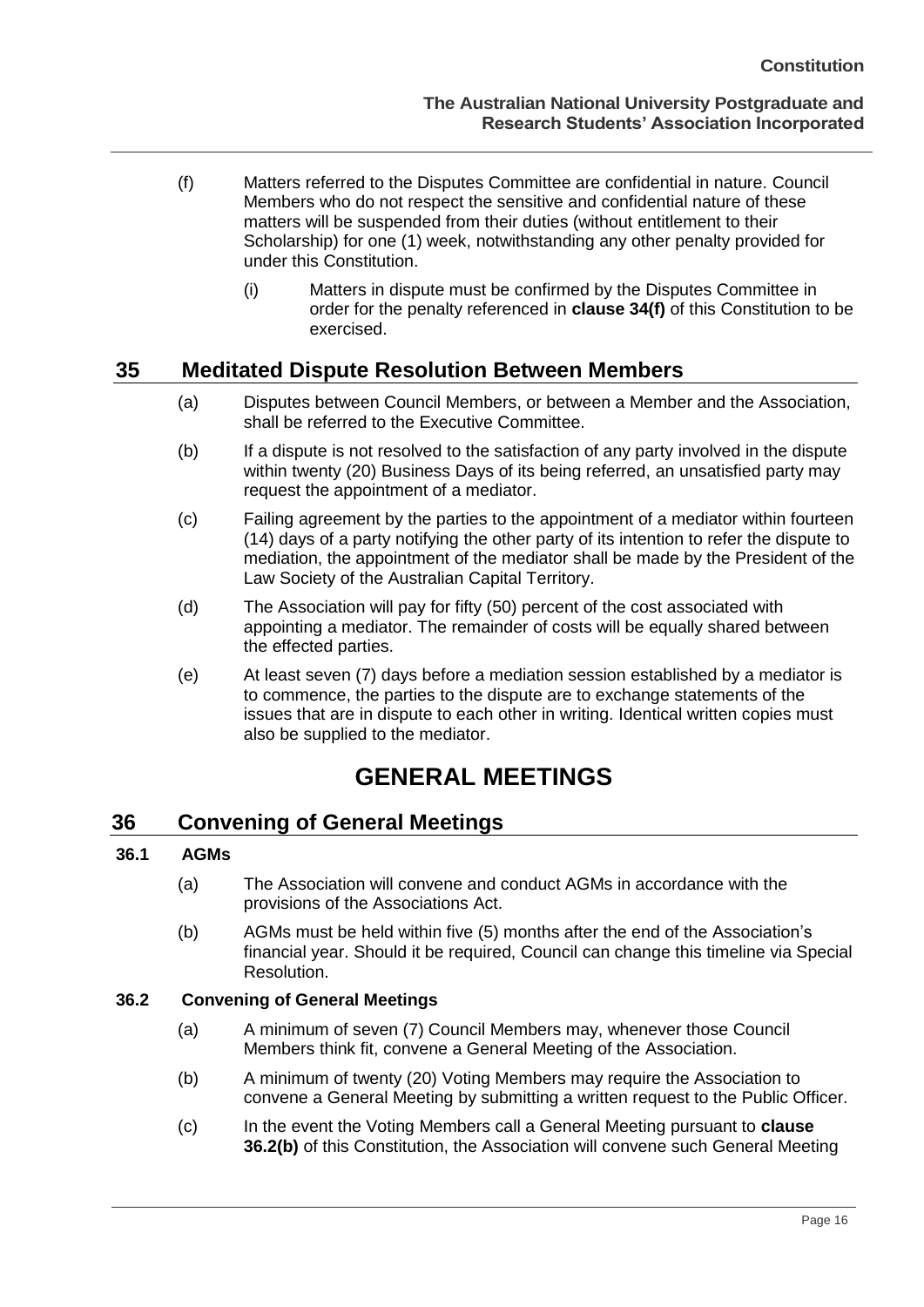within twenty-one (21) days of such meeting being called, subject to **clause [36.2\(d\)](#page-21-2)** of this Constitution.

- (i) If the Public Officer does not organise the General Meeting within the twenty-one (21) day period, the members who submitted the written request can organise the meeting themselves. The Chair can be decided during this meeting via a Simple Majority vote.
- (ii) This meeting will be subject to all of the other rules and conventions included in **clause 36.2**.
- <span id="page-21-2"></span>(d) General Meetings can only be held between ANU Orientation Week, in Semester 1, and the publication of ANU student examination results, in Semester 2.
- (e) A General Meeting (including an AGM) may be convened at two (2) or more venues and/or using any technology that gives Members a reasonable opportunity to participate in the meeting.

### <span id="page-21-0"></span>**37 Notice of General Meeting**

- (a) At least twenty-one (21) days' notice of any General Meeting must be given specifying:
	- (i) the place, day and hour of the meeting;
	- (ii) the general nature of any business to be transacted at the meeting;
	- (iii) if a Special Resolution is to be proposed, the details of and intention to propose it;
	- (iv) if the meeting is to be held via electronic means, the technology that will be used to facilitate this; and
	- (v) any other information required by the Associations Act (if applicable).
- <span id="page-21-3"></span>(b) The accidental omission to give notice or the non-receipt of notice of a General Meeting by any person entitled to receive notice will not invalidate the proceedings or any resolution passed at the meeting.
- (c) **Clause 37(b)** applies in circumstances where the Association has failed to give notice on one (1) occasion per calendar year. Further omissions or errors will invalidate all resolutions passed at the effected meeting.
- (d) Subject to **clause [37\(b\)](#page-21-3)** of this Constitution, notice of every General Meeting must be given in any manner authorised by this Constitution to:
	- (i) every Voting Member; and
	- (ii) every Council Member.

#### <span id="page-21-1"></span>**38 Cancellation or Postponement of General Meeting**

- (a) Subject to the provisions of the Associations Act and this Constitution, the Council may cancel a General Meeting of the Association:
	- (i) convened by the Council; or
	- (ii) which has been convened by the Voting Members pursuant to **clause [36.2\(b\)](#page-20-5)** of this Constitution upon receipt by the Association of a written notice withdrawing the requisition signed by those Voting Members.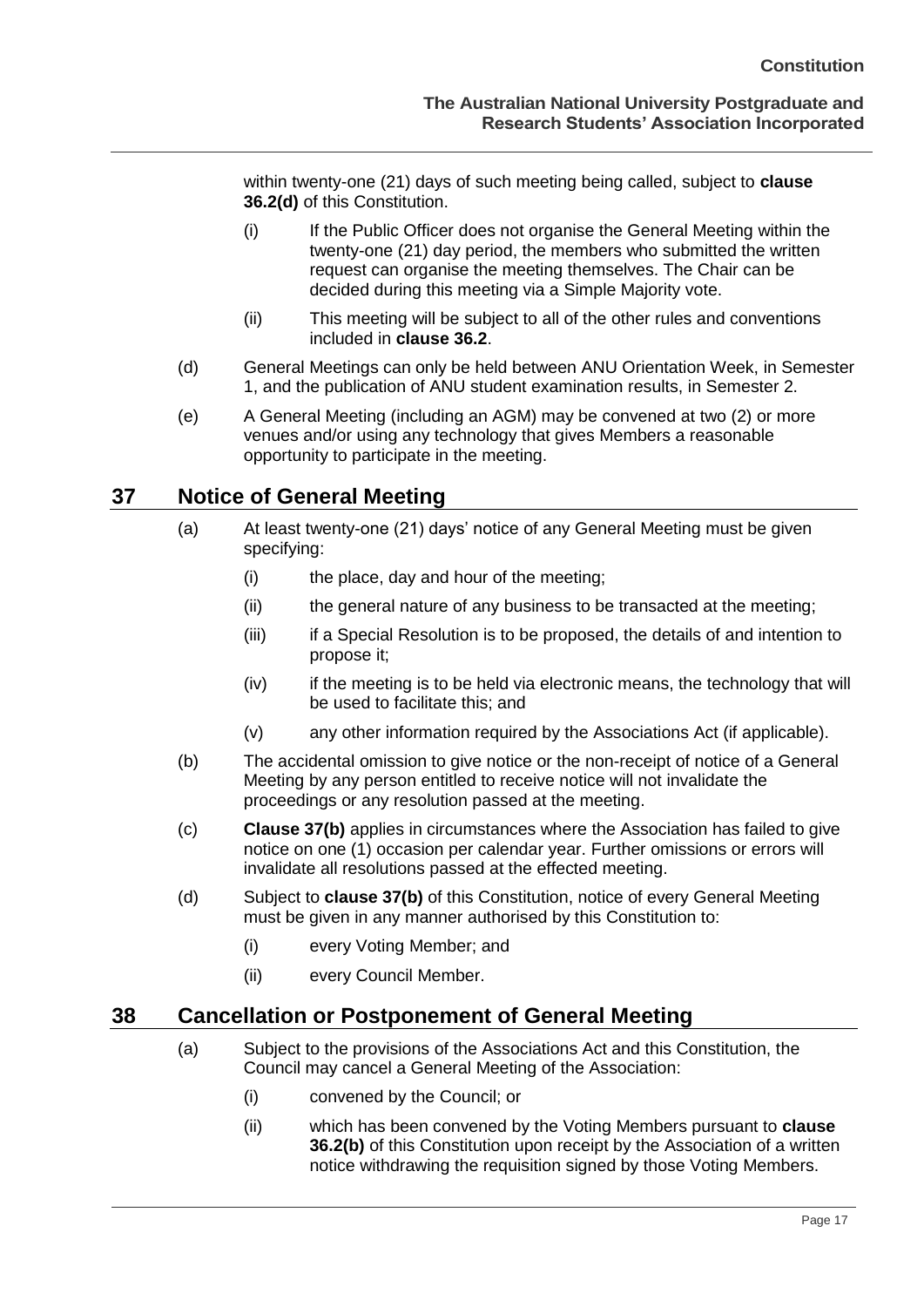- (b) The Council may postpone a General Meeting or change the venue at which it is to be held. No business shall be transacted at any postponed meeting other than the business stated in the notice to the Voting Members relating to the original meeting.
	- (i) **Clause 38(b)** of this Constitution does not apply to General Meetings convened by the Members under **clause 36.2(b)** of this Constitution.
- (c) Where any General Meeting is cancelled or postponed or the venue for a General Meeting is changed:
	- (i) the Council must notify all Members in writing of the meeting's cancellation, the change of venue or the postponement of the meeting by any means permitted by this Constitution and in the case of the postponement of a meeting, the new place, date and time for the meeting; and
	- (ii) any failure to notify in writing any person entitled to receive notice of the meeting or failure of a person to receive a written notice shall not affect the validity of the cancellation, the change of venue or the postponement of the meeting.

## **PROCEEDINGS AT GENERAL MEETINGS**

#### <span id="page-22-1"></span><span id="page-22-0"></span>**39 Quorum**

- (a) No business may be transacted at any General Meeting unless there is a quorum of Members present throughout the meeting.
- (b) A quorum for all General Meetings will be twenty (20) Voting Members, a majority of whom shall not be Council Members.
- (c) If within fifteen (15) minutes after the time appointed for holding a General Meeting a quorum is not present:
	- (i) the meeting, if convened upon the requisition of Voting Members, shall be dissolved; and
	- (ii) in any other case:
		- (A) it will stand adjourned to such other day time and place as the Council may by notice to the Voting Members appoint; and
		- (B) if at such adjourned meeting a quorum is not present within thirty (30) minutes after the time appointed for the holding of the meeting, the meeting shall be dissolved.

#### <span id="page-22-2"></span>**40 Chair at General Meetings**

- (a) The President shall be the Chair unless the Council decides to redelegate this duty to another Council Member.
- (b) Where a General Meeting is held and:
	- (i) there is no President; or: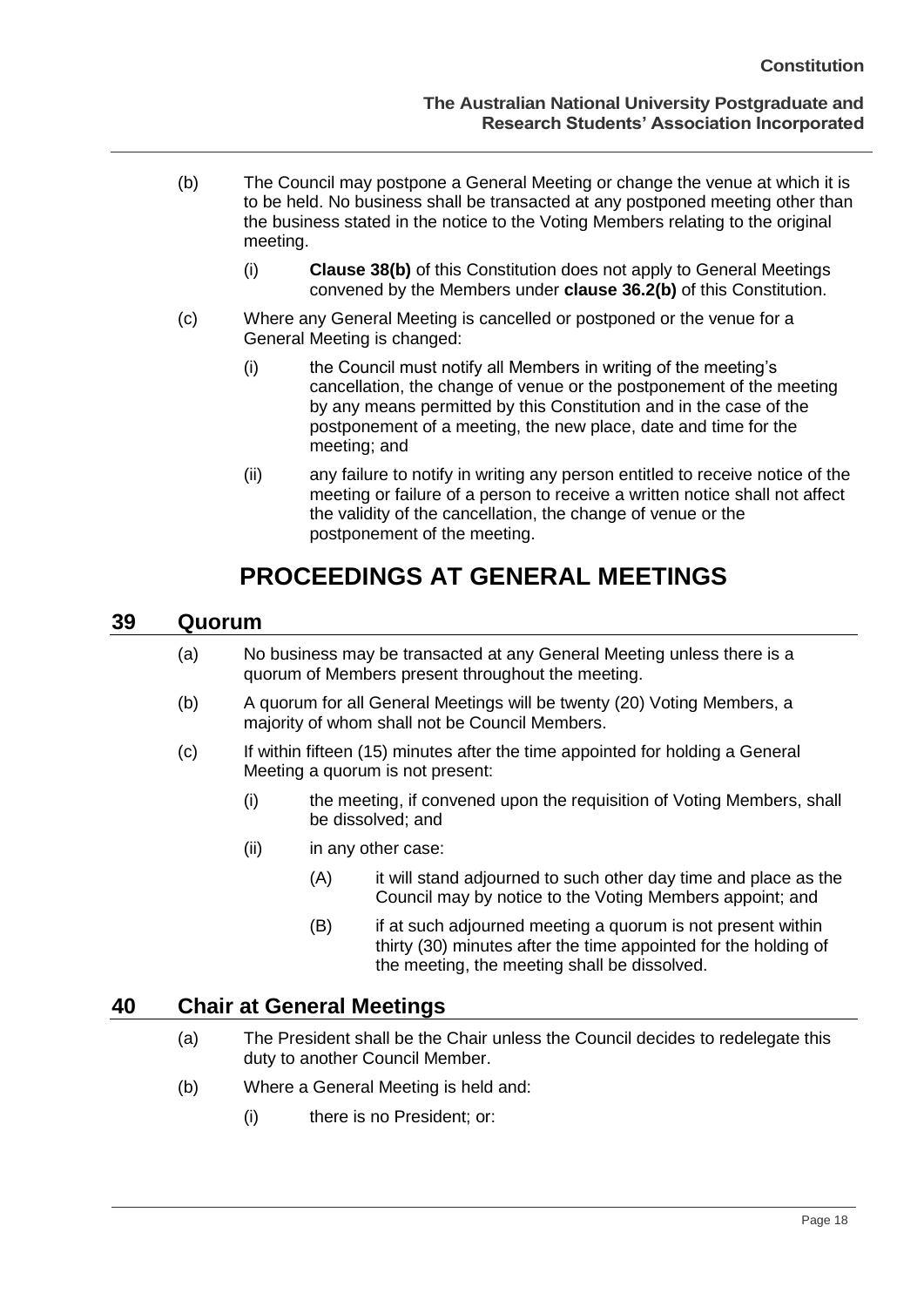(ii) the President is not present within fifteen (15) minutes after the time appointed for the holding of the meeting or, if present, is unwilling to act as Chair of the meeting,

then the following person will be Chair in lieu of the President in the order of availability set out below:

- (iii) Vice President; and
- (iv) another Council Member chosen by the Council Members present at the meeting.
- (c) The rulings of the Chair of a General Meeting on all matters relating to the order of business, procedure and conduct of the meeting shall be final. No motion of dissent from such rulings shall be accepted.

### <span id="page-23-0"></span>**41 Adjournments**

- (a) The Chair of a General Meeting at which a quorum is present:
	- (i) may adjourn a meeting with the consent of the meeting; and
	- (ii) must adjourn the meeting if the meeting so directs,

to a time and place as determined.

- (b) No business may be transacted at any adjourned General Meeting other than the business left unfinished at the meeting from which the adjournment took place.
- (c) A resolution passed at a meeting resumed after an adjournment is passed on the day it was passed.
- (d) It is not necessary to give any notice of an adjournment of a General Meeting or of the business to be transacted at the adjourned meeting except if the meeting is adjourned for thirty (30) days or more. Under these circumstances, notice of the adjourned meeting must be given as prescribed by **clause 37**.

## <span id="page-23-1"></span>**42 Determination of Questions**

- (a) At any General Meeting a resolution shall be decided on by a show of hands unless a vote is demanded by:
	- (i) the Chair of the meeting; or
	- (ii) at least fifty (50) percent of the Members present.
- (b) A declaration by the Chair of the result of a vote on a resolution by a show of hands and an entry to that effect contained in the minutes of the proceedings of the Association which has been signed by the Chair of the meeting or the next succeeding meeting shall be conclusive evidence of the fact without proof of the number or proportion of the votes recorded in favour of or against the resolution.

## <span id="page-23-2"></span>**43 Voting in Meetings**

- (a) A vote may be demanded:
	- (i) before a decision has been actioned;
	- (ii) before a vote on a resolution is taken; or
	- (iii) immediately after the voting results on a show of hands are declared.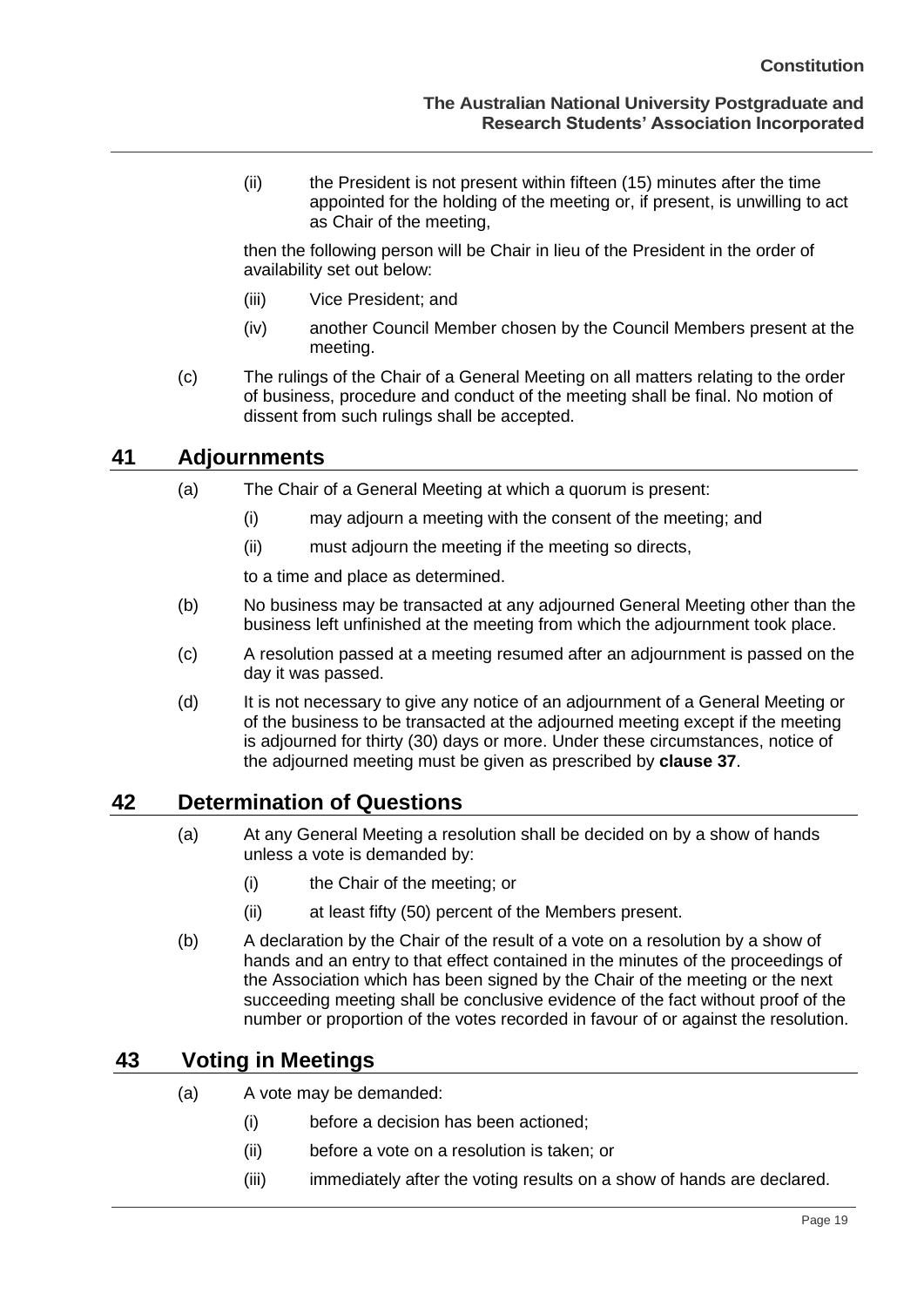- (b) All votes shall be taken via a show of hands (whether this is in person or digital). Alternative methods can be used for people with mobility disabilities.
- (c) The result of the vote shall be taken to be the resolution of the meeting at which the vote was demanded.
- (d) The demand for a vote shall not prevent the continuance of a meeting for the transaction of any business other than the question on which a vote has been demanded.
- (e) A vote demanded on the election of a Chair or any question of adjournment of the meeting must be taken immediately.
- (f) The demand for a vote may be withdrawn.

### <span id="page-24-0"></span>**44 No Casting Vote**

In the case of an equality of votes whether on a show of hands or on a vote, the Chair of the meeting at which the show of hands is taken or at which the vote is demanded is not entitled to a casting vote. If a majority consensus cannot be achieved, the resolution fails.

## <span id="page-24-1"></span>**45 Voting Rights**

All Members have one (1) vote they can cast on a given resolution.

## <span id="page-24-2"></span>**46 Disqualification**

No person other than a Voting Member shall be entitled to a vote at a General Meeting.

## <span id="page-24-3"></span>**47 Objection to Qualification to Vote**

- (a) Any challenge as to the qualification of a person to vote at a General Meeting or the validity of any vote tendered may be raised at the meeting.
- (b) If a Simple Majority of Members present decide the affected party does not have voting rights, that person may stay at the meeting as an observer.
- (c) Parties cannot vote in respect of any challenges to their qualification to vote.

## <span id="page-24-4"></span>**48 Right of Non-Voting Members to Attend General Meeting**

- (a) The Council may invite any person who is not a Voting Member to attend and address a meeting.
- (b) Any auditor and any Council Member of the Association shall be entitled to attend and address a general meeting.

#### <span id="page-24-6"></span><span id="page-24-5"></span>**49 Proxies**

The Association does not recognise the use of proxies.

## **PROCEEDINGS OF COUNCIL MEETINGS**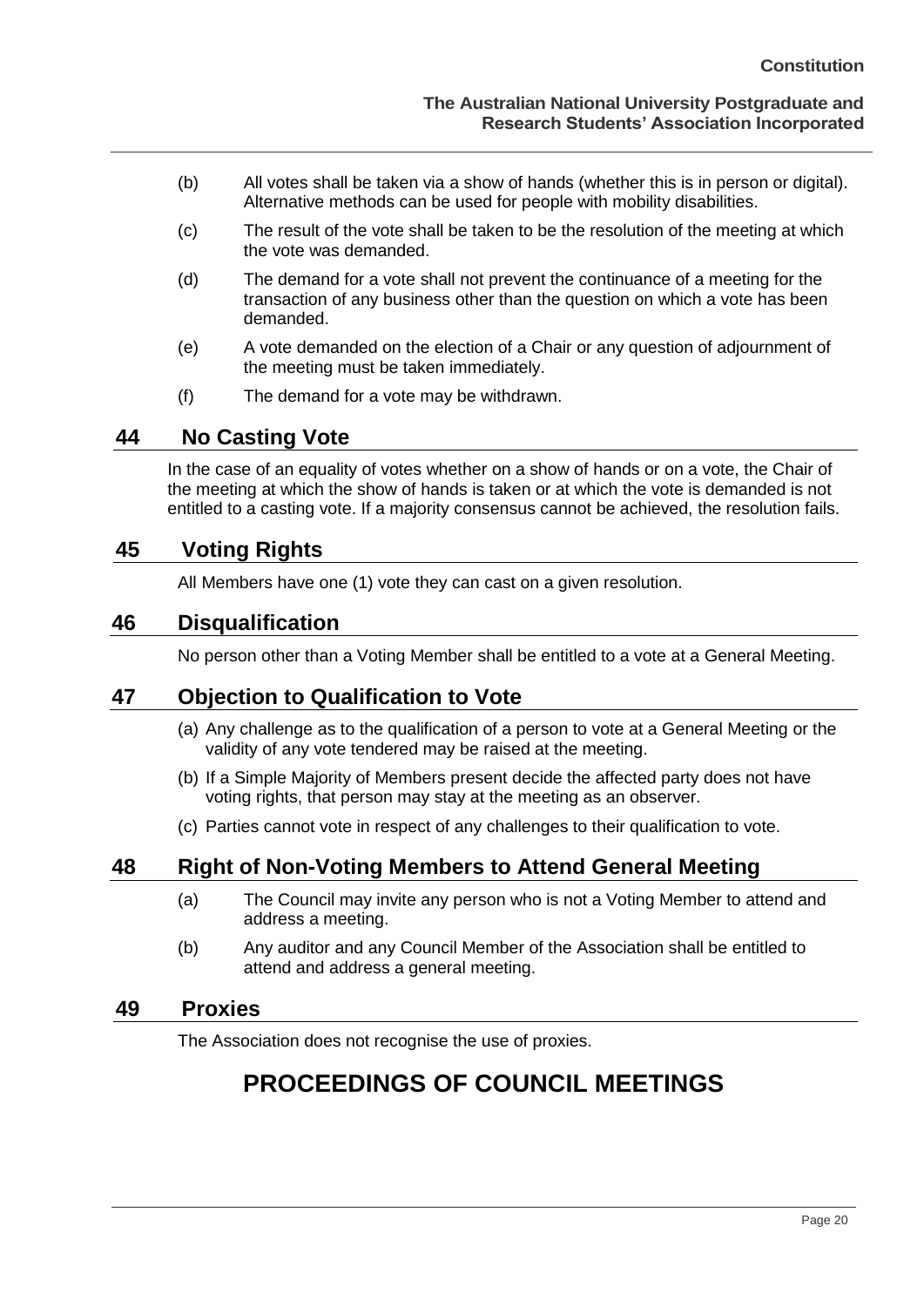#### <span id="page-25-0"></span>**50 Meeting of Council Members**

- (a) The Council may meet for the despatch of business, adjourn, and otherwise regulate their meetings and proceedings as it thinks fit, provided the Council meets not fewer than eight (8) times each calendar year.
- (b) The Council must convene a meeting of Council no more than seven (7) weeks after the declaration of results of an election.
- (c) A Council Member may at any time convene a meeting of the Council by giving at least seven (7) days' notice of the meeting to all Council Members.
	- (i) The President, or anyone acting as President, may call an emergency meeting of Council; or
	- (ii) The majority of Council may, via written petition, call an emergency meeting; and
	- (iii) the Public Officer shall convene an emergency meeting of the Council,

by giving at least twenty-four (24) hours' notice of the meeting to all Council Members, provided that the President, acting President or Public Officer shall have used his or her best endeavours to ensure that the notice was properly served and received.

- (d) Notice of a meeting of the Council must be in writing.
- <span id="page-25-3"></span>(e) Subject to **clause [50\(f\)](#page-25-2)** of this Constitution**,** a Council meeting may be convened or held using any technology consented to by a majority of Council Members. A Council Member may withdraw consent to the use of a particular technology within a reasonable time period before a Council meeting.
- <span id="page-25-2"></span>(f) Technology used to convene or hold a Council meeting, pursuant to **clause [50\(e\)](#page-25-3)** of this Constitution, must be available and accessible to all Council Members who wish to attend a Council meeting.
- (g) Attendance by a Council Member at a meeting of the Council waives any objection which that Council Member may have to a failure to give notice of the meeting.

#### <span id="page-25-1"></span>**51 Quorum**

- (a) The quorum necessary for the transaction of the Council's business is both:
	- (i) 50% of the Council Members in Office at the relevant time; and
	- (ii) 50% of the Executive in Office at the relevant time,

rounded up, in both cases, to the nearest integer.

- (b) A quorum must be personally present (or in conference in accordance with **clause [50](#page-25-0)** of this Constitution) at all times during the meeting.
- (c) A Council Member who is disqualified from voting on a matter pursuant to **clause 30** of this Constitution shall be counted in the quorum despite that disqualification.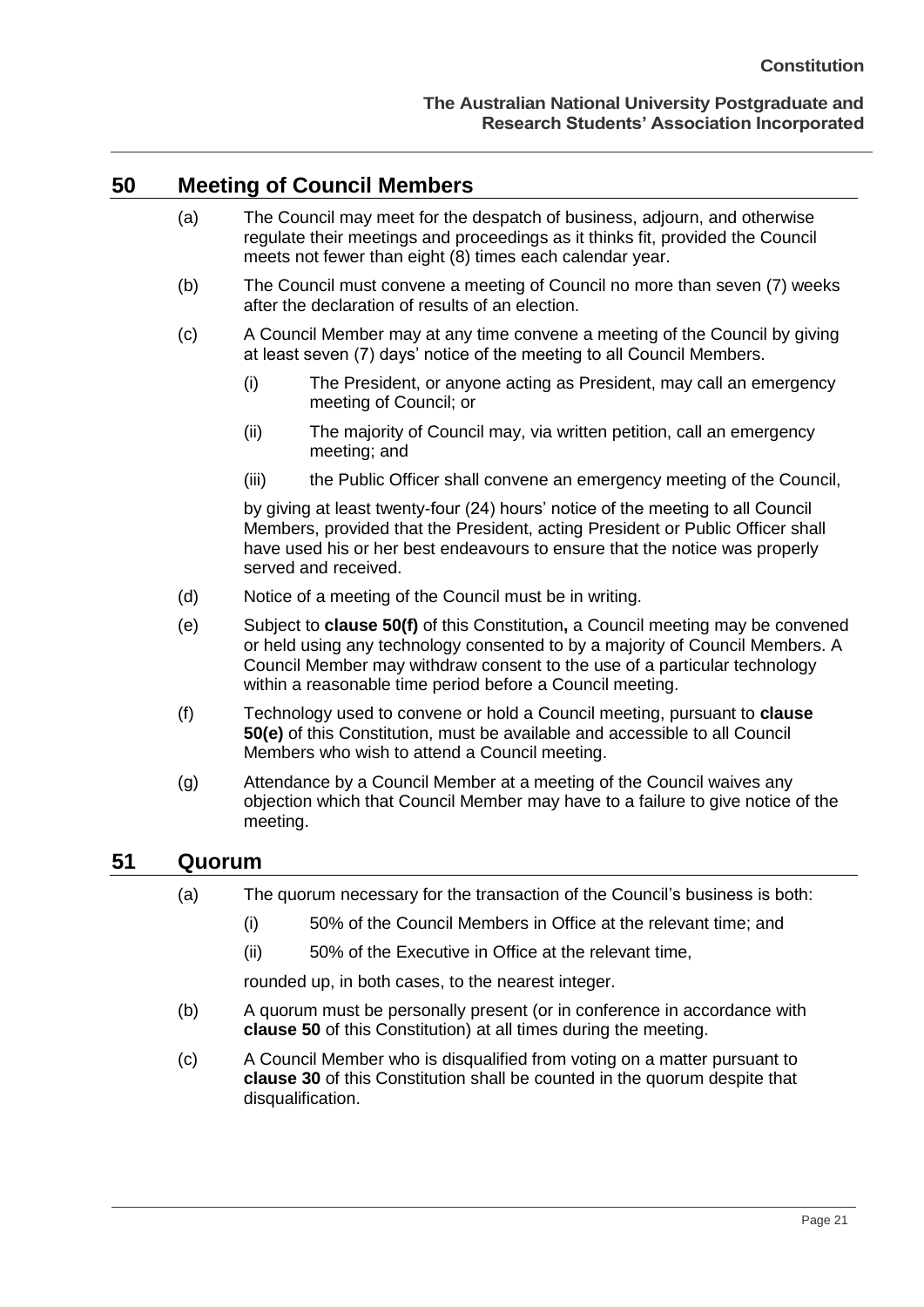#### <span id="page-26-0"></span>**52 Chair at Council Meetings**

- (a) Unless the Council decides to redelegate this duty to another Council Member, the President shall be the Chair.
- (b) The Chair shall, if present, preside as Chair of every meeting of the Council.
- (c) If a meeting of the Council is held and the Chair is:
	- (i) not present within fifteen (15) minutes after the time appointed for the holding of the meeting; or
	- (ii) if present, does not wish to chair the meeting,

then the Vice President shall preside as Chair unless the Council decides to redelegate this duty to another Council Member. If the Vice President is:

- (iii) not present within fifteen (15) minutes after the time appointed for the holding of the meeting; or
- (iv) if present, does not wish to chair the meeting,

then the other Council Members present shall elect one of their number to be Chair during that specific meeting.

### <span id="page-26-1"></span>**53 Voting**

- (a) A resolution of the Council shall be passed by a Simple Majority of the Council Members present at the meeting who vote on the resolution. This vote will be taken to be a determination of the Council.
- (b) Each Council Member shall have one (1) vote.
- (c) In case of an equality of votes at a meeting of the Committee, the Chair will not have a casting vote in addition to a deliberative vote.
- (d) If a majority consensus cannot be achieved, the resolution fails.

#### <span id="page-26-2"></span>**54 Resolutions by Council Members**

- (a) The Council may pass a Circular Resolution following a Council Meeting if Members want more time to consider their decision. The minutes from this meeting must note the decision will be made via Circular Resolution in the following days.
	- (i) Circular Resolutions are deemed valid after fifty (50) percent of the Council Members sign a document containing a statement that they are in favour of the resolution set out in that document. For this purpose, signatures can be contained in more than one document.
- (b) An email transmission which is received by the Association and which purports to have been sent by a Council Member shall be taken to be in writing and signed by that Council Member at the time of the receipt of the email transmission by the Association.
- (c) A vote made by a Council Member using an online voting platform operated or commissioned by the Association shall be taken to be in writing and signed by that Council Member at the time the vote was received by the online voting platform.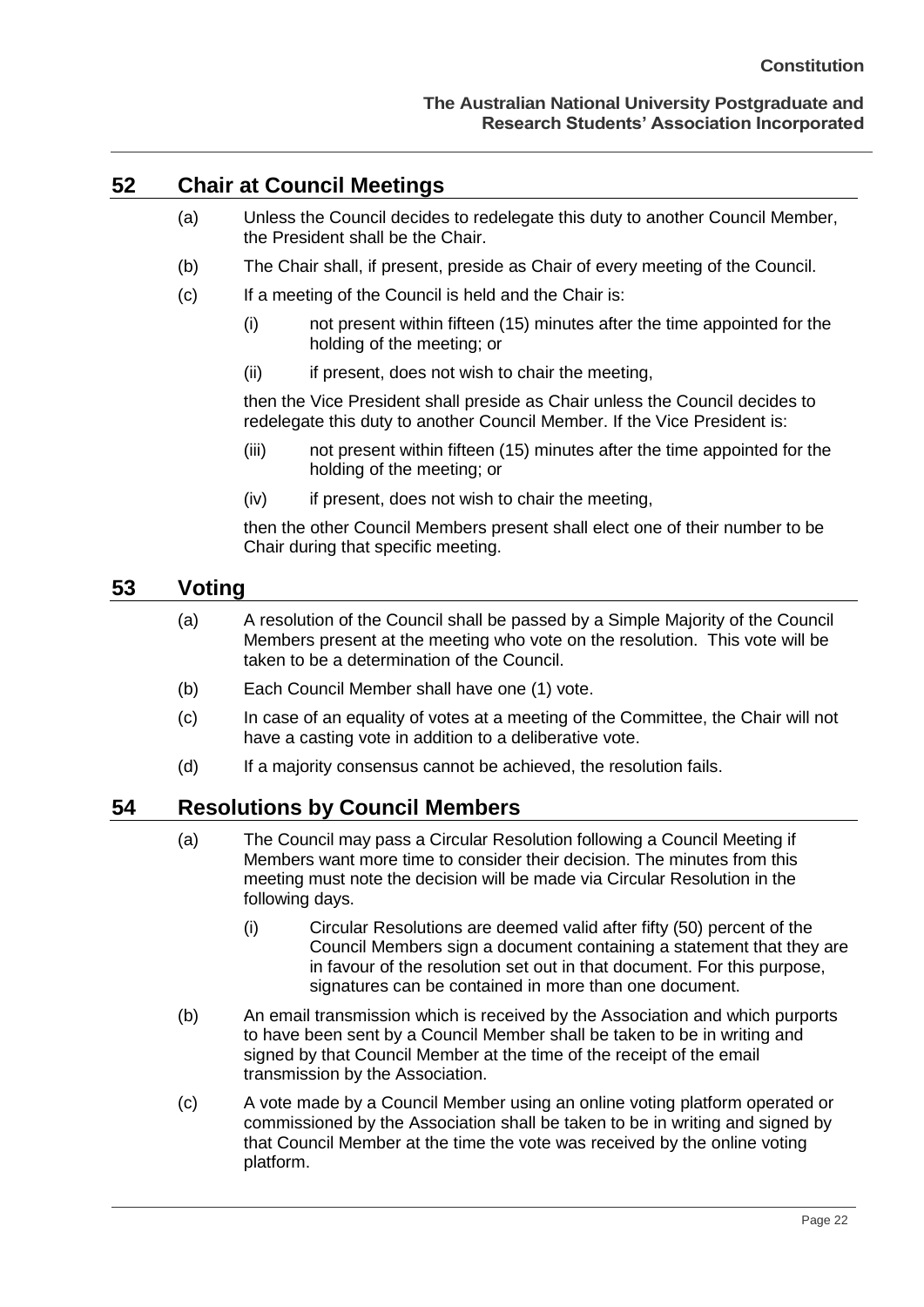## <span id="page-27-0"></span>**55 Validation of Acts of Council Members**

All acts done:

- (a) at any meeting of the Council; or
- (b) by any person acting as a Council Member,

shall, even if it is discovered afterwards that there was a defect in the appointment or continuance in Office of any such Council Member or person or that they or any of them were disqualified or were not entitled to vote, be as valid as if every such person had been duly appointed or had continued in Office and was duly qualified to be a Council Member and had been entitled to vote.

## **MINUTES**

#### <span id="page-27-2"></span><span id="page-27-1"></span>**56 Minutes**

- (a) The Council will keep minutes in the manner required by the Associations Act for the purposes of recording:
	- (i) the names of the Council Members present at each meeting of the Council;
	- (ii) any disclosures of interests raised before, or during, meetings;
	- (iii) all orders, resolutions and proceedings of General Meetings and of meetings of the Council and of Subcommittees; and
	- (iv) such matters as are required by the Associations Act or the ACNC Act or the ACNC Regulation to be recorded in the record books of the Association including without limitation all declarations made or notices given by any Council Member of his or her interest in any contract or proposed contract or the holding of any Office or property whereby any conflict of duty or interest may arise.
- (b) Such minutes must be agreed upon by Council at the next succeeding meeting. They will be made accessible to all Members through the Association's website or similar medium.
- (c) Advisory Committee meeting minutes are subject to the same criteria provided for in **clause 56(a)**. Prior to being published, minutes must be agreed upon by the Advisory Committee at their successive meeting.

## **BY-LAWS**

#### <span id="page-27-4"></span><span id="page-27-3"></span>**57 By-Laws**

- (a) The Council may enact By-Laws that are necessary or desirable for the proper control, administration and management of the Association. These By-Laws may be amended and repealed from time to time.
- (b) All By-Laws are subject to this Constitution. They must not be inconsistent with any provision contained in this Constitution.
- (c) When in force, a By-Law is binding on all Members and has the same effect as this Constitution.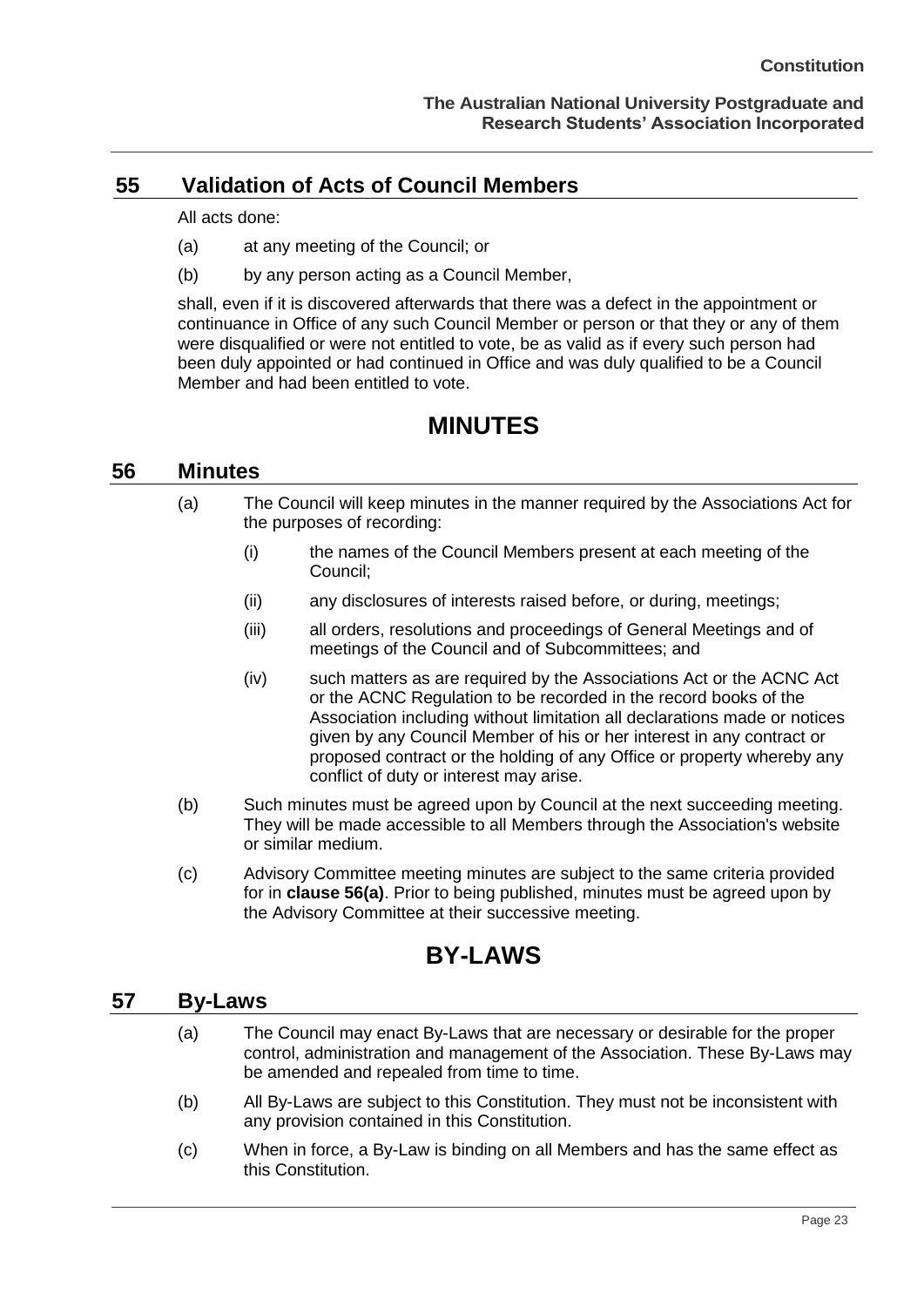- <span id="page-28-7"></span>(d) Subject to **clause [57\(d\)](#page-28-7)** of this Constitution, the Council will adopt measures it deems appropriate to bring all By-Laws, amendments and repeals to the attention of Members.
- (e) The Council will provide Members with reasonable notice for any proposed changes to the By-Laws prior to those changes being implemented.

## **EXECUTION OF DOCUMENTS**

## <span id="page-28-1"></span><span id="page-28-0"></span>**58 Execution of Documents**

- (a) Without limiting the manner in which the Association may execute any contract, including as permitted under section 28 of the Associations Act, the Association may execute any agreement, deed or other document by:
	- (i) two (2) Executives signing the same; or
	- (ii) one (1) member of the Council and the Public Officer signing the same.
- (b) Nothing in this Constitution requires the Association to execute any agreement, deed or other document under common seal for the same to be effectively executed by the Association.

## **ACCOUNTS AND INSPECTION OF RECORDS**

#### <span id="page-28-3"></span><span id="page-28-2"></span>**59 Accounts and Inspection**

#### <span id="page-28-4"></span>**59.1 Accounts**

The Association shall:

- (a) cause proper financial records to be kept and shall, if required by the Associations Act or the ACNC Act or the ACNC Regulation, prepare and distribute copies of the financial reports of the Association;
- (b) where required by the ACNC Act, cause the financial records to be audited or reviewed by a properly qualified auditor or other entity authorised by the ACNC Act; and
- (c) from time to time determine whether and to what extent and at what times and places and under what conditions or regulations the accounting and other records of the Association or any of them will be open to the inspection of **Members**

#### <span id="page-28-5"></span>**59.2 Records**

Except as otherwise provided by this Constitution, all records, books and other documents relating to the Association must be kept at the Office.

#### <span id="page-28-8"></span><span id="page-28-6"></span>**59.3 Inspection of records**

- (a) Subject to **clause 59.2** of this Constitution, the following documents must be open to inspection, free of charge, by a Member of the Association between 9am and 5pm on any Business Day:
	- (i) records, books and other financial documents of the Association; and
	- (ii) this Constitution.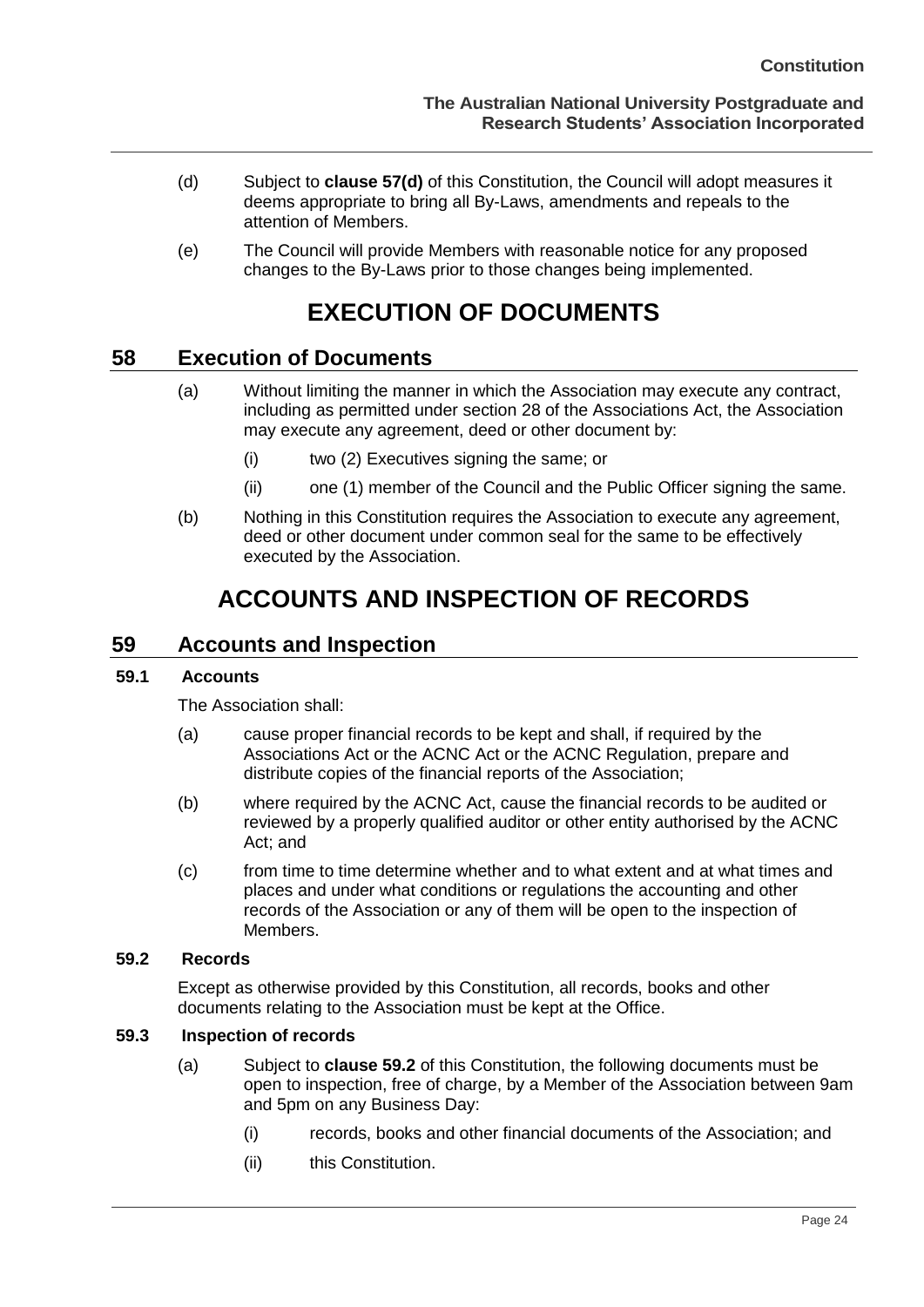- (b) A Member may obtain a copy of any of the documents (excluding the Register) on payment of a fee (if any) of up to \$1 for each page copied or postage, at the Council's discretion.
- (c) Council may refuse to permit a Member to inspect or obtain a copy of any of the documents referred to in **clause [59.3\(a\)\(](#page-28-8)i)** of this Constitution that relate to confidential, personal, employment, commercial or legal matters or where to do so may be prejudicial to the interests of the Association.

### <span id="page-29-0"></span>**60 Register**

#### <span id="page-29-1"></span>**60.1 Register to be kept**

The Public Officer shall maintain a Register of Council Members, including:

- (a) the name of each Member;
- (b) the phone number and email address for each Council Member; and
- (c) the date on which the Member was entered onto the Register.

#### <span id="page-29-2"></span>**60.2 Register can be inspected**

The Register shall be kept at the Office and must be open for inspection, free of charge, by any Member between 9am and 5pm on any Business Day.

## **NOTICES**

#### <span id="page-29-4"></span><span id="page-29-3"></span>**61 Service of Notices**

- (a) A notice may be given by the Association to any Member by:
	- (i) serving it on the Member personally; or
	- (ii) sending it to the electronic address supplied by the Member to the Association for the giving of notices.
- (b) Subject to this Constitution, a notice may be given under this Constitution to any Council Member by:
	- (i) serving it on the Council Member personally; or
	- (ii) sending it to the electronic address supplied by the Council Member to the Association for the giving of notices.
- (c) Subject to this Constitution, a notice may be given by a Member or Council Member to the Association by:
	- (i) serving it on the Association at the Office; or
	- (ii) email to the Association's principal email address.

The effect of the service of notice will remain the same, regardless of whether the person is a Member of Council or not.

<span id="page-29-5"></span>(d) Where a notice is sent by electronic means, service of the notice shall be taken to be effected by properly addressing and sending the notice. In such case this will be taken to have been effected on the Business Day after it is sent.

## **WINDING UP**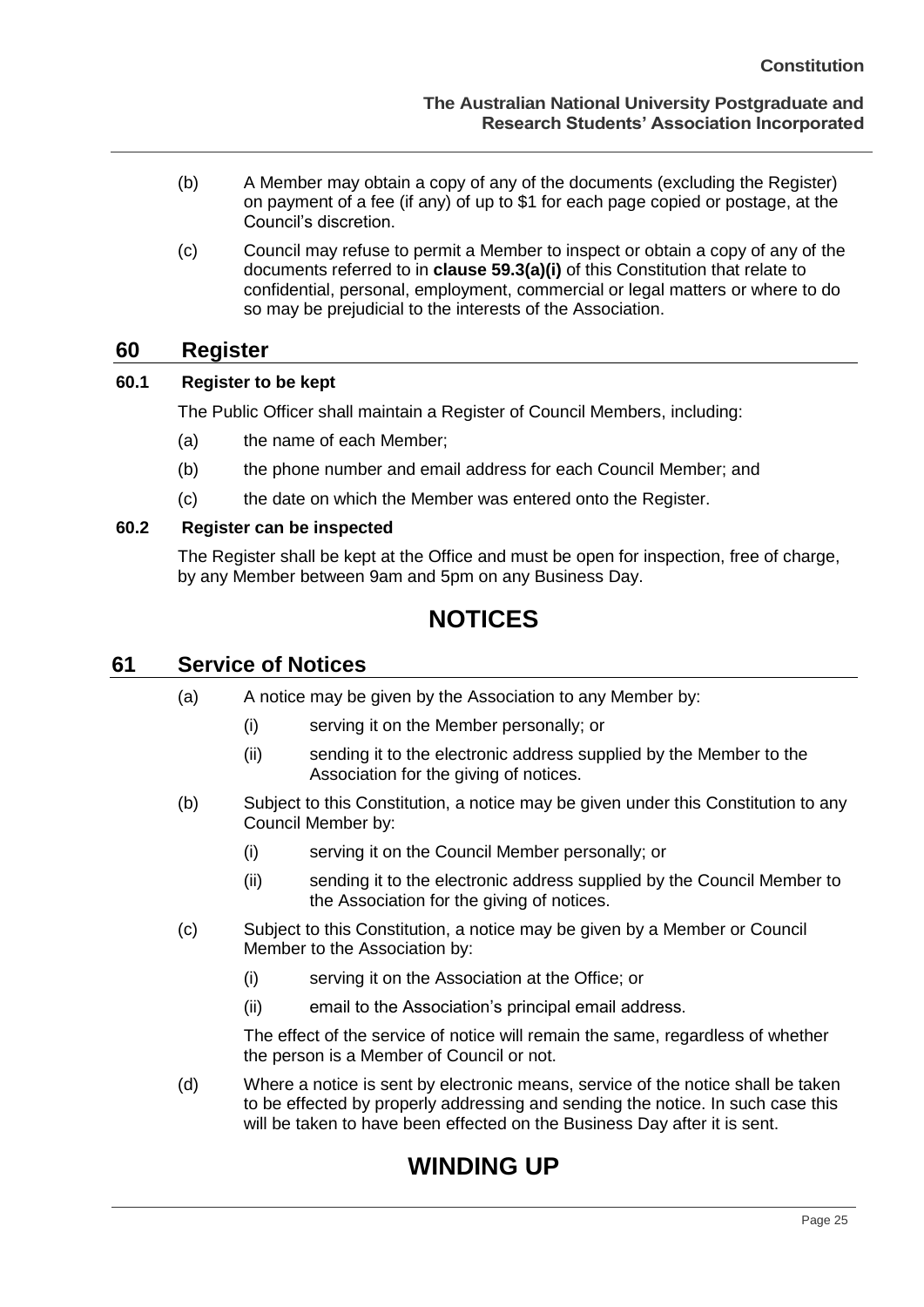#### <span id="page-30-3"></span>**The Australian National University Postgraduate and Research Students' Association Incorporated**

## <span id="page-30-0"></span>**62 Winding Up**

- (a) If any surplus remains following the winding up of the Association, the surplus shall be given or transferred to another institution that has:
	- (i) objects similar to the Objects and is charitable;
	- (ii) a Constitution which requires its income and property to be applied in promoting its objects; and
	- (iii) a Constitution which prohibits it from paying or distributing its income and property among its members to an extent at least as great as imposed on the Association.
- (b) The identity of the corporation(s) or institution(s) referred to in **clause [62\(a\)](#page-30-3)** of this Constitution will be determined by a resolution of the Council in writing at, or before, the time of dissolution. If a decision is not made by then, an application will be made to the Supreme Court of the Australian Capital Territory for determination.

## **INDEMNITY**

#### <span id="page-30-2"></span><span id="page-30-1"></span>**63 Indemnity**

- (a) To the extent permitted by law every Officer (and former Officer) of the Association shall be indemnified out of the funds of the Association against all costs, expenses and liabilities incurred as such an Officer or employee (or former Officer or employee). However, Officers (or former Officers) are not indemnified against breaches or claims made in relation to:
	- (i) fraud;
	- (ii) theft;
	- (iii) criminal behaviour; or
	- (iv) malicious intent.
- (b) No Officer (or former Officer) shall be indemnified out of the funds of the Association under this clause unless:
	- (i) it is in respect of a liability to another person (other than the Association or a related body corporate to the Association) where the liability to the other person does not arise out of conduct involving a lack of good faith; or
	- (ii) it is in respect of a liability for costs and expenses incurred:
		- A. in defending proceedings, whether civil or criminal, in which judgment is given in favour of the Officer (or former Officer) or in which the Officer (or former Officer) is acquitted; or
		- B. in connection with an application, in relation to such proceedings, in which the court grants relief to the Officer (or former Officer) under the Associations Act.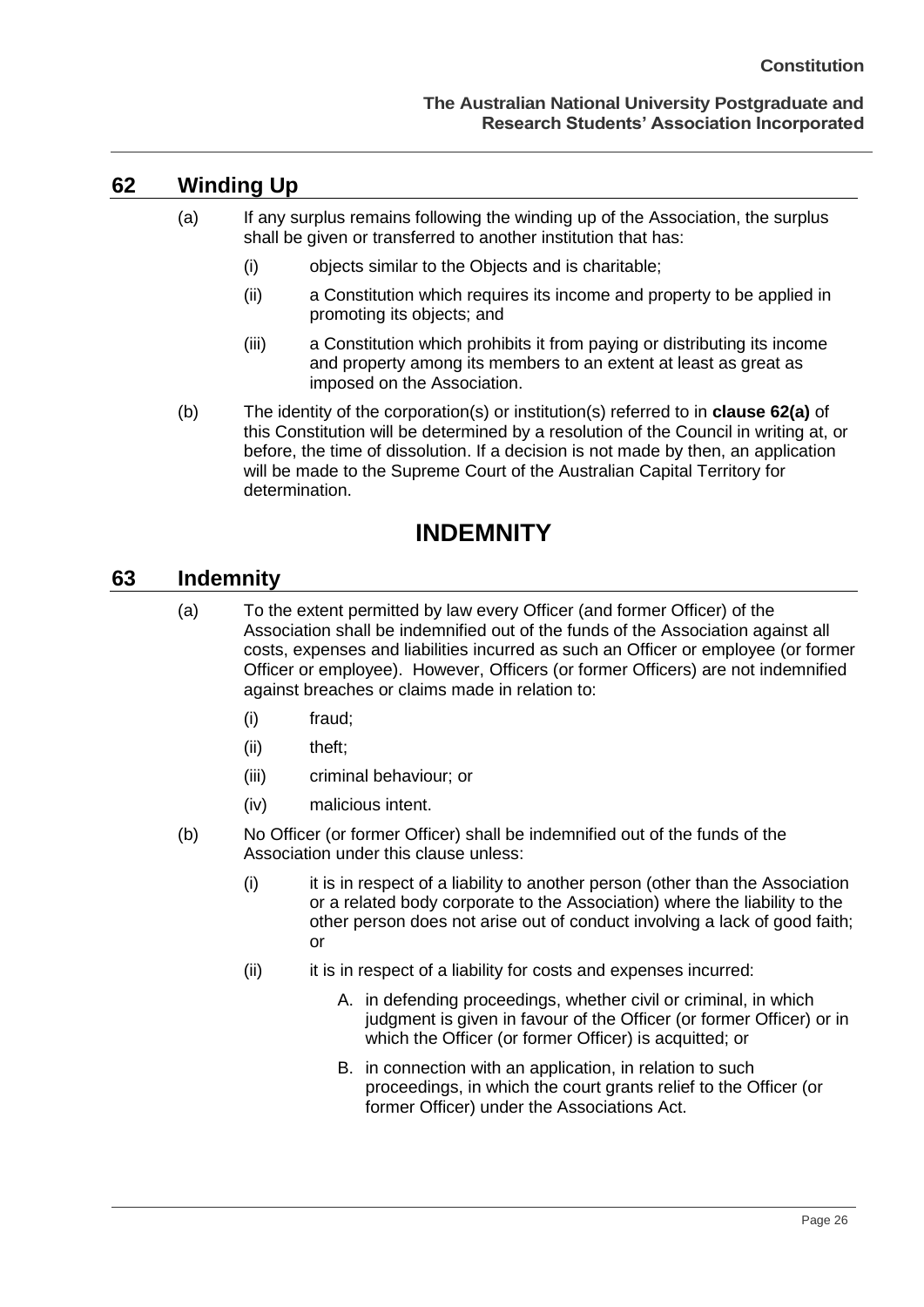## <span id="page-31-0"></span>**64 Payment of Indemnity Policy Premium**

- (a) To the extent permitted by law, the Association may at the discretion of the Council enter into and/or pay a premium in respect of a policy of insurance insuring an Officer (or former Officer) of the Association against any liability incurred by such person in that capacity (whether in respect of acts or omissions prior to or after the date of the issue of the policy or both) except for:
	- (i) a liability arising out of conduct involving a wilful breach of duty in relation to the Association; or
	- (ii) a contravention of governance standard 5 in section 45.25 of the ACNC Regulation.
- (b) The Association shall have the discretion to approve the terms and conditions of any such policy of insurance.
- (c) Where an Officer (or former Officer) has the benefit of an indemnity pursuant to an insurance policy in respect of his or her actions or omissions then the Association shall not be required to indemnify the Officer under **clause 63** of this Constitution except to the extent that the indemnity affected by the insurance policy does not fully cover the person's liability.

### <span id="page-31-1"></span>**65 Indemnity to Continue**

The indemnity granted by the Association contained in **clauses 64** of this Constitution shall continue in full force and effect notwithstanding the deletion or modification of that clause, in respect of acts and omissions occurring before the date of the deletion or modification.

## **MISCELLANEOUS**

#### <span id="page-31-3"></span><span id="page-31-2"></span>**66 Amendment of the Constitution**

- (a) The Association may alter, rescind, or otherwise amend this Constitution by Special Resolution of the Members present, and otherwise in accordance with the requirements of the Associations Act. However, an amendment does not take effect until it is approved by the ANU Council
- (b) The Association may, from time to time, make minor amendments to the Constitution. These amendments can only apply to negligible or immaterial changes, such as those related to grammatical errors or changes in policy names.

### <span id="page-31-4"></span>**67 Appointment of Auditor**

If the Association has gross receipts in a financial year that qualify the Association as a medium or large incorporated association under the Associations Act (or if it is otherwise required to have its accounts audited under the law), the following process must be followed:

- (a) at the next AGM, the Members shall appoint a person to be auditor of the Association, in accordance with the requirements of the Associations Act;
- (b) the auditor shall hold Office until the next AGM and is eligible for re-appointment; and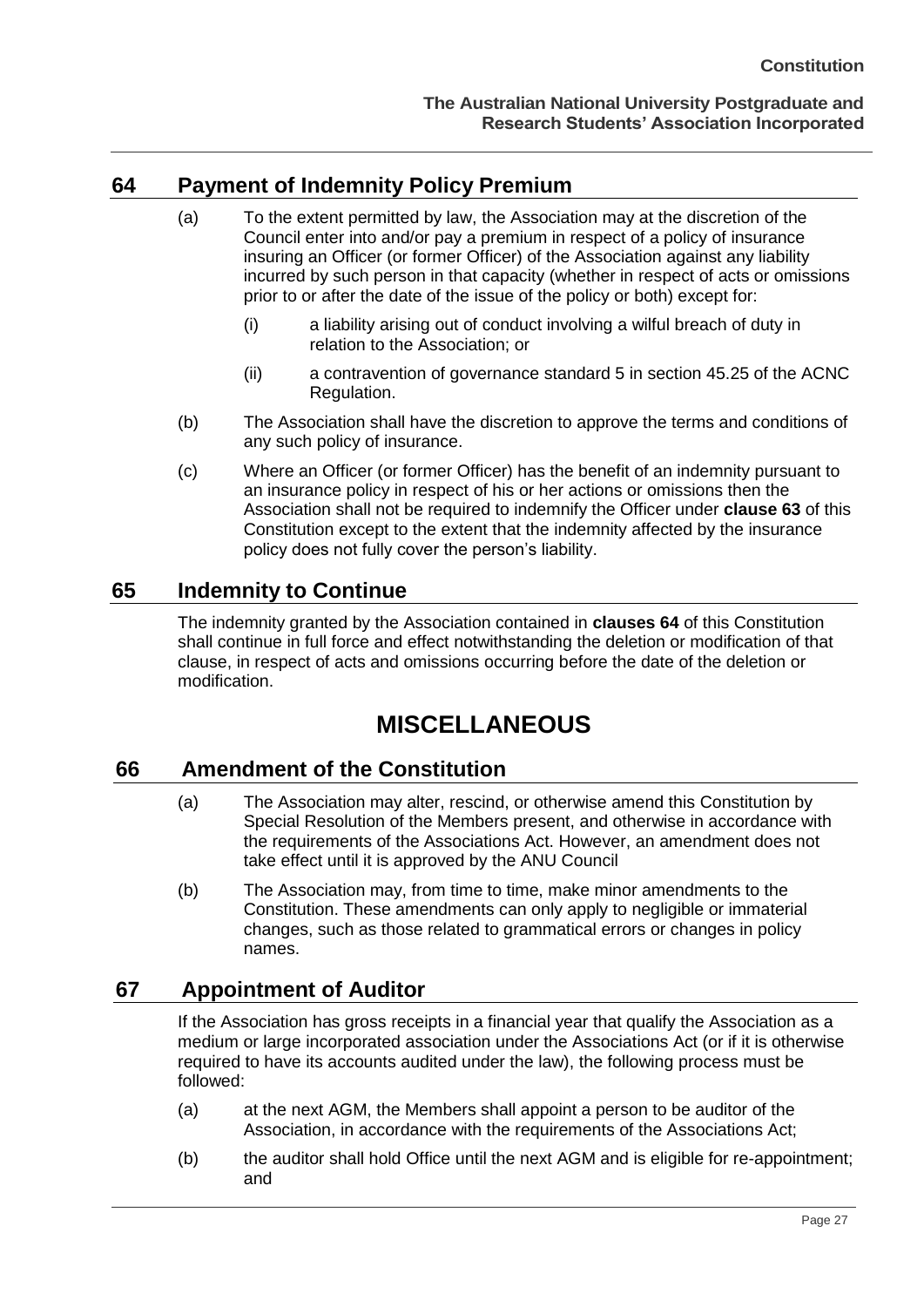(c) if an appointment is not made at an AGM, the Council shall appoint an auditor for the current financial year.

#### <span id="page-32-0"></span>**68 Public Officer**

- (a) There must be at least one (1) Public Officer appointed by the Council for a term and on conditions determined by the Council pursuant to the Associations Act.
- (b) Unless Council decides otherwise, the General Secretary will be appointed as Public Officer.
- (c) The Public Officer must maintain the Register of Members pursuant to the Associations Act.
- (d) The Council may redelegate the Public Officer's duties at any time through a Simple Majority vote.

## <span id="page-32-1"></span>**69 Supporting Policies Which Underpin This Constitution**

- (a) The Association is governed by, among other things, the following documents and regulations:
	- (i) ANU Code of Conduct;
	- (ii) ANU Governance Statute 2020; and
	- (iii) Student Organisation Constitutional Amendments Protocol.
- (b) The following documents have been created by the Association as subsidiary documents which support the Constitution:
	- (i) Advisory Committee Appointment Policy;
	- (ii) Advisory Committee Skills and Equity Matrix;
	- (iii) Appointments Policy;
	- (iv) Confidentiality Agreement;
	- (v) Conflict of Interest Policy;
	- (vi) Delegations Instrument;
	- (vii) Disclosure of Interest Form;
	- (viii) Disputes Policy;
	- (ix) Election Policy;
	- (x) Privacy Policy;
	- (xi) Returning Officer's Manual;
	- (xii) Scholarships Policy; and
	- (xiii) Structure and Role Descriptions (Guide).
- (c) Council may revise, draft or revoke policies via a Simple Majority vote. The documents listed in **clause 69(b)** of this Constitution will be annually reviewed and updated prior to the Association's AGM.
- (d) Amendments to clause 69 of this Constitution are not subject to a Special Resolution.